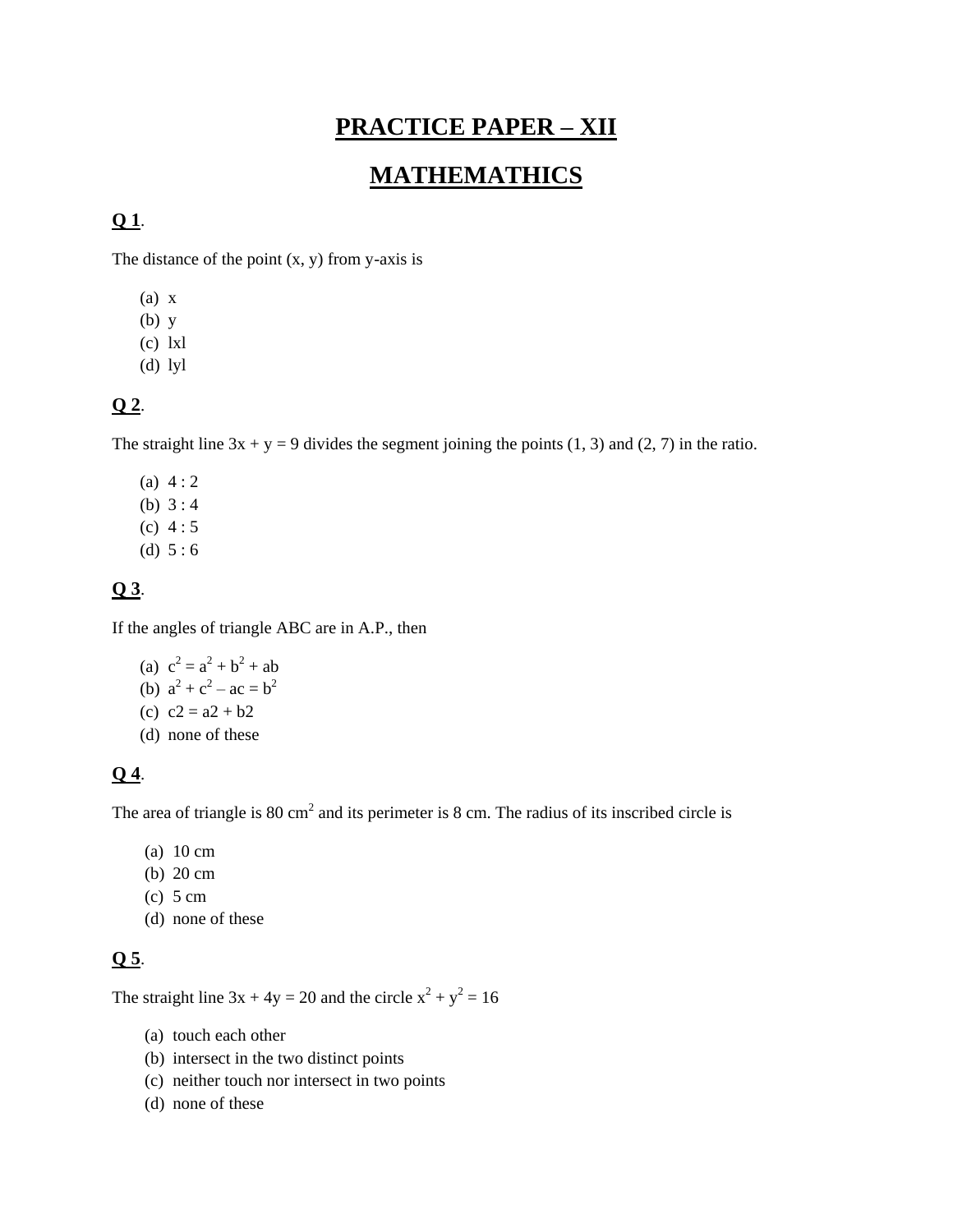## **Q 6**.

Slope of a line is not defined if the line is

- (a) parallel to x-axis
- (b) parallel to the line  $x y = 0$
- (c) parallel to the line  $x + y = 0$
- (d) parallel to y-axis

## **Q 7**.

The number of values of  $\Theta$  which lie between 0 and  $2\pi$  and satisfy the equation  $\sin^4$  - 2  $\sin^2\theta$  - 1 = 0 is

- (a) 1
- (b) 2
- (c) 3
- (d) none of these

## **Q 8**.

If  $\cos (2 \sin^{-1} x) = 1/9$ , then  $x =$ 

- (a) 2/3
- (b)  $-2/3$
- (c)  $\pm 2/3$
- (d) none of these

## **Q 9**.

The image of the point  $(\alpha, \beta)$  is the line  $x + y = 0$  is

- (a)  $(-\alpha, \beta)$
- (b) (β, α )
- (c)  $(-\beta,-\alpha)$
- (d) none of these

## **Q 10**.

 $\tan^{-1}$  1/7 + 2  $\tan^{-1}$  1/3 =

- (a) 3π/4
- (b) π/4
- (c)  $\pi/2$
- (d) none of these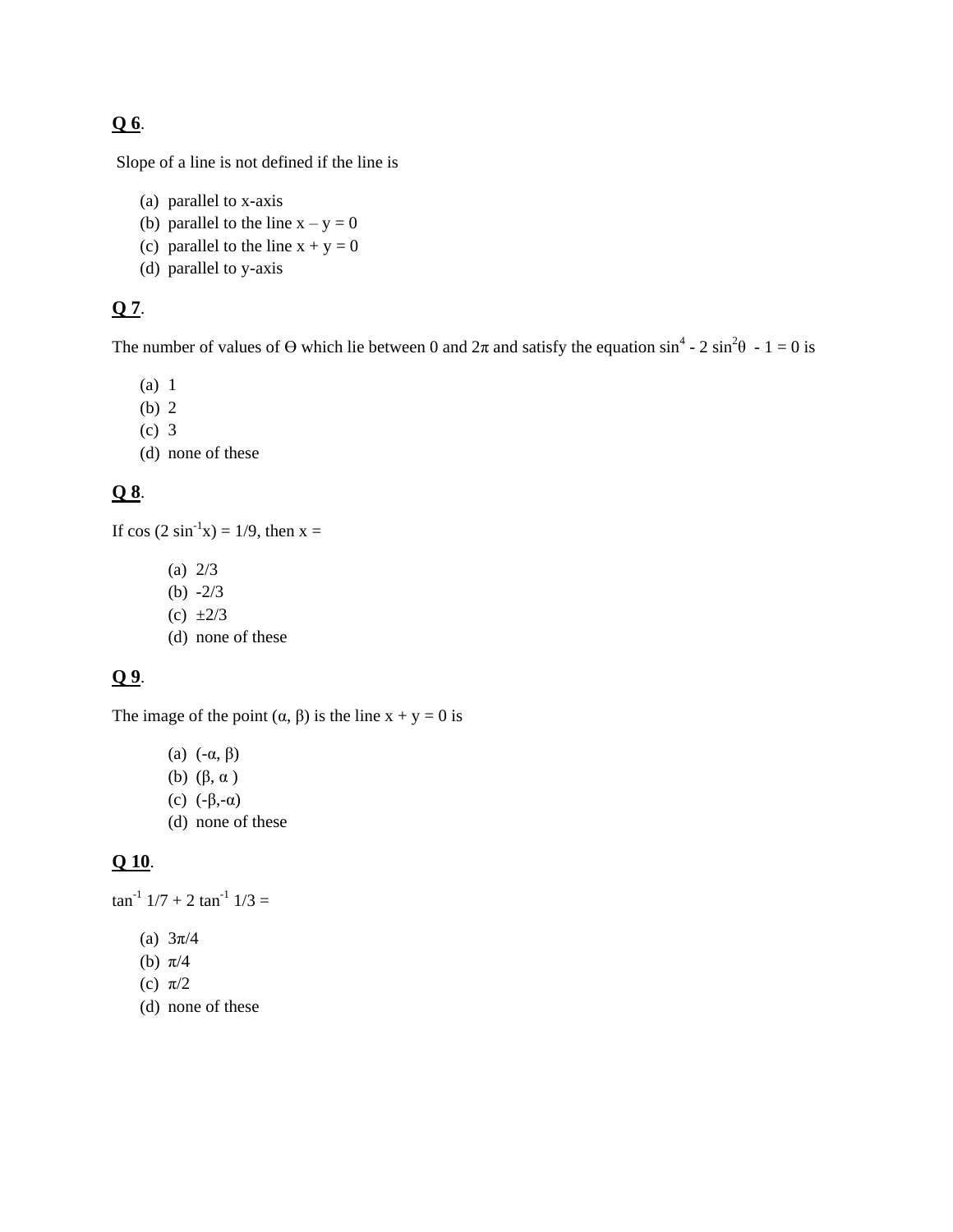## **Q 11**.

If  $a = 4$ ,  $b = 3$  and  $A = 60^{\circ}$ , then c is a root of the equation

(a)  $x^2 - 3x - 7 = 0$ (b)  $x^2 + 3x + 7 = 0$ (c)  $x^2 - 3x + 7 = 0$ (d)  $x^2 + 3x - 7 = 0$ 

## **Q 12**.

The vertex od the parabola  $y^2 = 4a(x + a)$  is

- $(a)$   $(0, 0)$
- (b) (-a, 0)
- (c) (a, 0)
- (d) (0, a)

## **Q 13**.

Slope of any line parallel to x-axis is

- (a) 1
- (b) -1
- $(c)$  0
- (d) not defined

## **Q 14**.

bc  $cos^2 A/2 + ca cos^2 B/2 + ab cos^2$ , is equal to

- (a)  $(s a)^2$ (b)  $(s - b)^2$ (c)  $(s - c)^2$
- (d)  $s^2$

## **Q 15**.

If in a  $\triangle$  ABC, a cosA = bhcos B, then the triangle is a/an

- (a) equilibrium
- (b) right angled
- (c) isosceles
- (d) either isosceles or right angle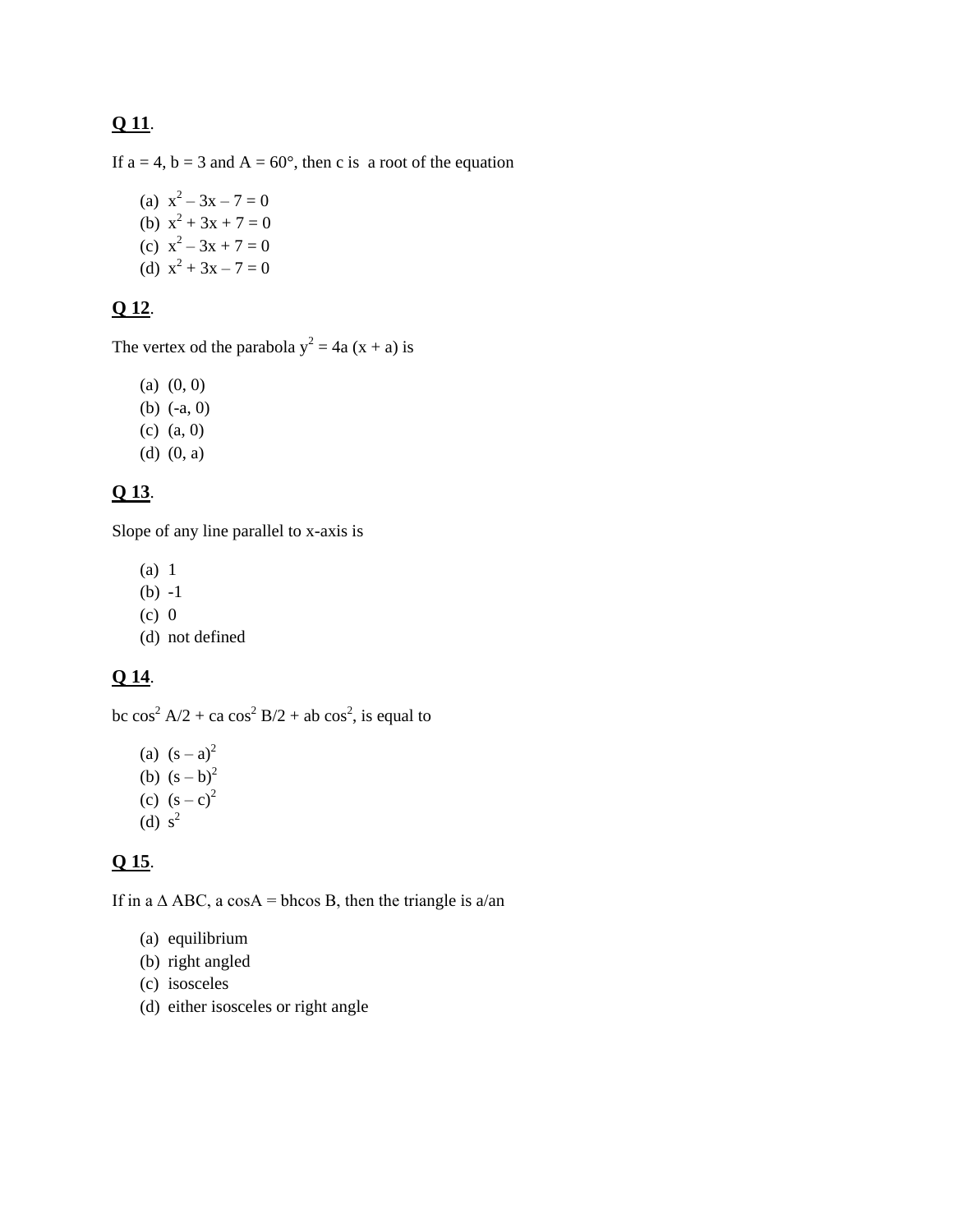## **Q 16**.

The period of function  $f(x) = \sin^2 t + \tan x$  is

- (a) π
- (b) 2π
- (c)  $3\pi$
- (d) none of these

## **Q 17**.

if  $x = \{49 (n-1) : n \in N\}$  and  $y = \{2^{3n} - 7n - : n \in N\}$ , then

- (a)  $x = y$
- (b) x⊂ y
- (c) y⊂ x
- (d) none of these

## **Q 18**.

If  $P = {n<sup>3</sup> + (n + 1)<sup>3</sup> + (n + 2)<sup>3</sup> : n \in N}$ , and  $Q = {9N : n \in N}$ , then

- (a)  $P = Q$
- (b) P C Q
- (c)  $Q C P$
- (d) none of these

## **Q 19**.

If  $\log_4 [\log_2(x)] = 1$ , then the value of x is

- (a) 23
- (b) 43
- (c)  $2 \times 3 \times 4$
- (d) none of these

#### **Q 20**.

Derivative of  $cos(sin x)$  with respect to  $sin x$  is

- (a)  $-\sin(\sin x) \cos x$
- (b)  $-\sin(\sin x)$
- (c)  $-\sin(\sin x)/\cos x$
- (d) none of these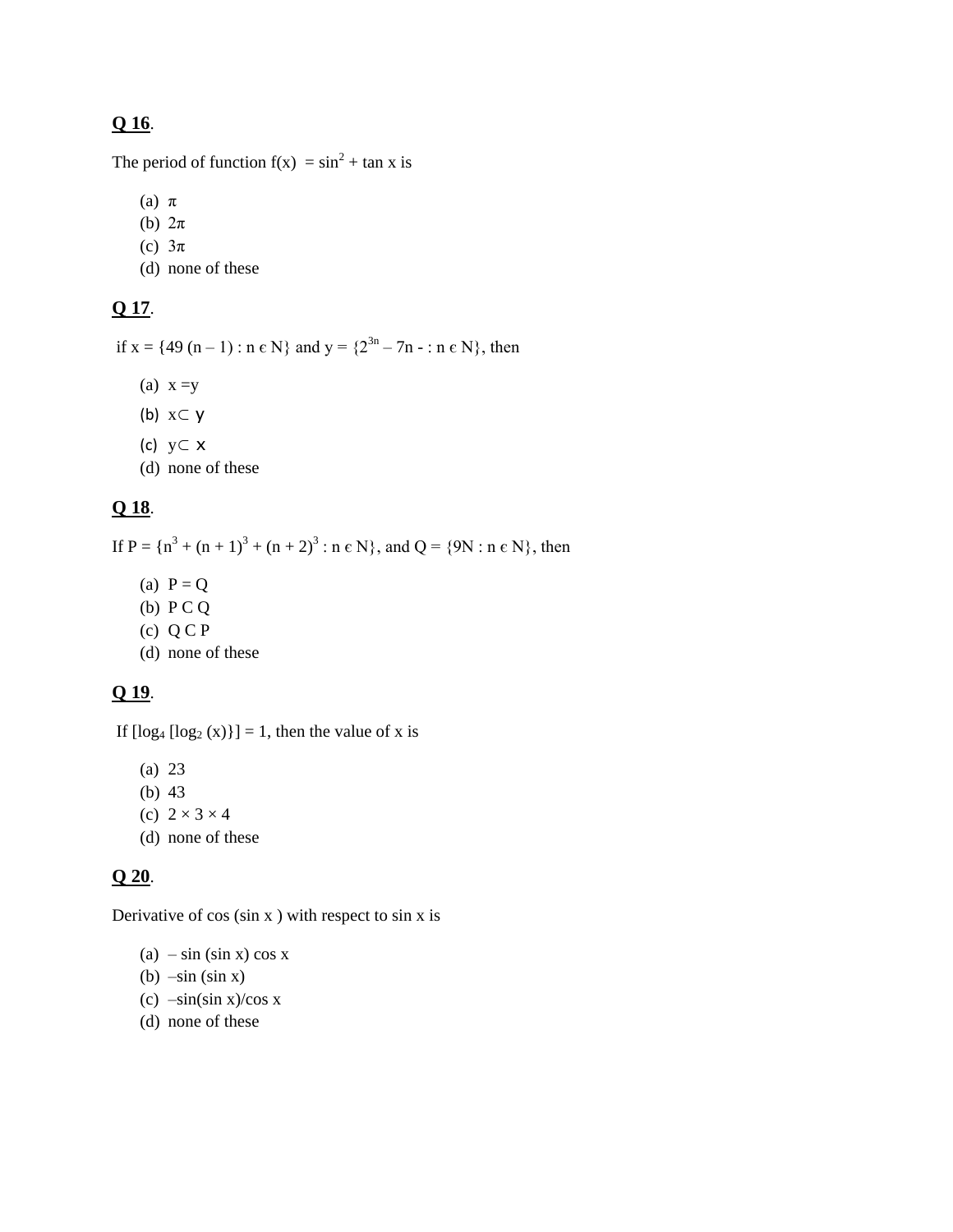## **Q 21**.

If x sin  $(a + y) = \sin y$ , then dy/dx is equal to

- (a)  $\sin^2(a+y)$ /sin a
- (b)  $\sin a / \sin^2 (a + y)$
- (c)  $\sin (a + y)/\sin a$
- (d)  $\sin a/\sin (a + y)$

#### **Q 22**.

The range of the function  $f(x) = \cos [x]$ , where  $-\pi/2 < x < \pi/2$ , is

- (a)  $\{-1, 1, 0\}$
- (b) {cos 1, 1 ,cos 2)
- (c)  $\{\cos 1, -\cos 1, 1\}$
- (d) none of these

## **Q 23**.

The domain of the function  $f(x) = 1/[x] + \sqrt{(2-x)} x$  is

- (a) [0, 2]
- (b) [0, 1]
- (c) [1, 2]
- (d) [1, 2]

#### **Q 24**.

Let  $f(x) = x^3$ , then  $f(x)$  has a

- (e) local maxima at  $x = 0$
- (f) local minima at  $x = 0$
- (g) point of inflexion at  $x = 0$
- (h) none of these

#### **Q 25**.

$$
Lt
$$
  
\n
$$
x \to \frac{\pi}{4} \frac{\sec - \sqrt{2}}{x - \frac{\pi}{4}}
$$
  
\n(a)  $\sqrt{2}$   
\n(b)  $-\sqrt{2}$   
\n(c) 0  
\n(d) None of these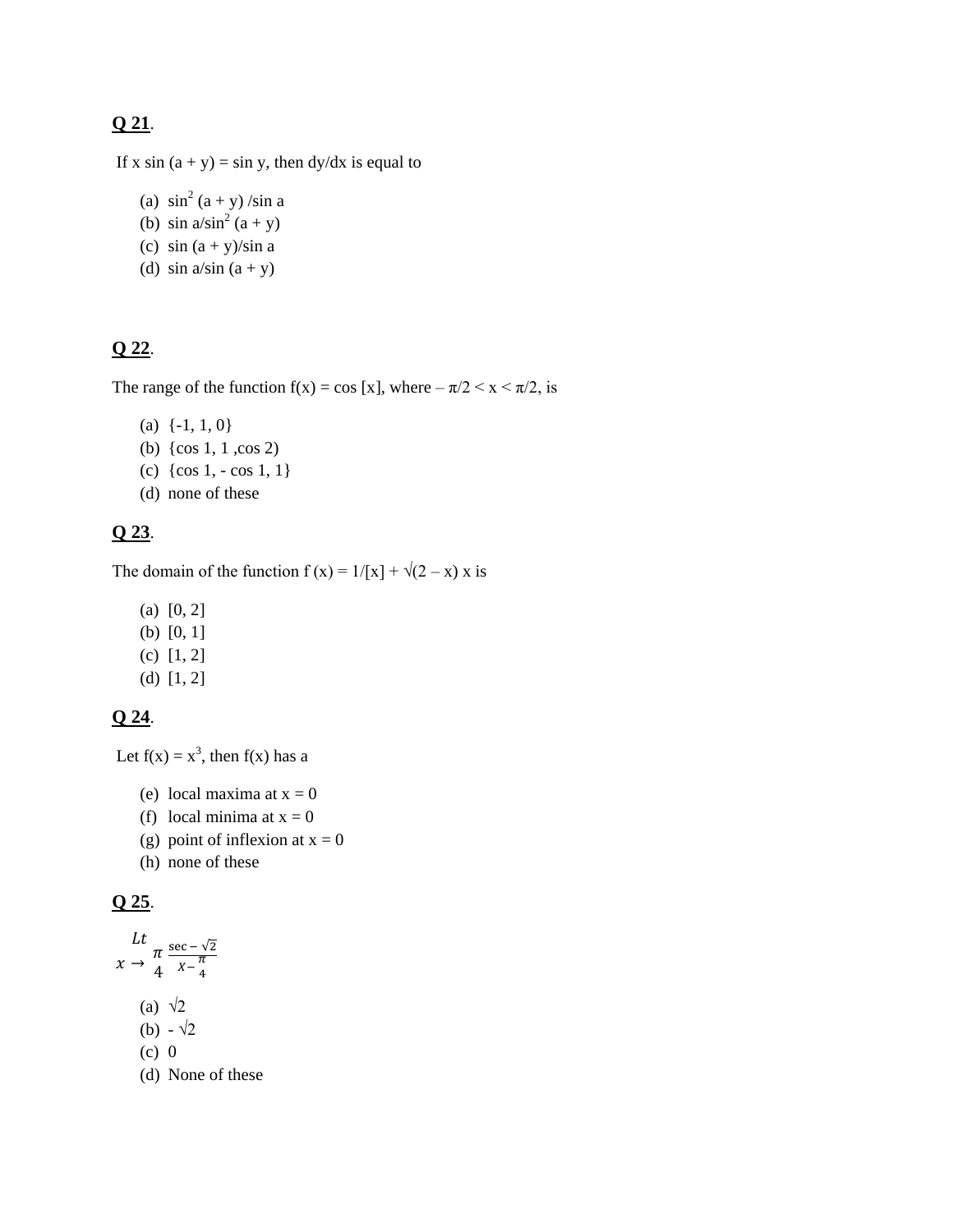## **Q 26**.

If 
$$
I = \int_1^2 \frac{dx}{\sqrt{1+x}}
$$
 and  $J = \int_1^2 \frac{dx}{x}$ , then  
\n(a)  $I > J$   
\n(b)  $I < J$   
\n(c)  $I = J$   
\n(d) None of these

#### **Q 27**.

 $\int \frac{\sec x \csc x}{\log \tan x} dx =$ 

- (a) log (tan x)
- (b) tan (log x)
- (c)  $tan \{log(log x) \}$
- (d) logllog (tan x) I

#### **Q 28**.

If  $f(x) = 1/3x + 1$ , then f' (0) is equal to

- (a) Vanishes
- (b) is positive
- (c) is negative
- (d) does not exist

#### **Q 29**.

If  $y = \sin^{-1} x$  and  $z = \cos^{-1} \sqrt{1 - x^2}$ , then dy/dx is equal to

(a)  $\cos^{-1} x$ (b)  $1/\sqrt{1-x^2}$ (c)  $\sqrt{1-x^2}$ (d) 1

## **Q 30**.

 $\int_{-\pi}^{\pi} (\cos px - \sin q x)^2 dx$  is equal to

- (a) 0
- (b)  $\frac{\pi}{2}$
- (c) π
- (d)  $2\pi$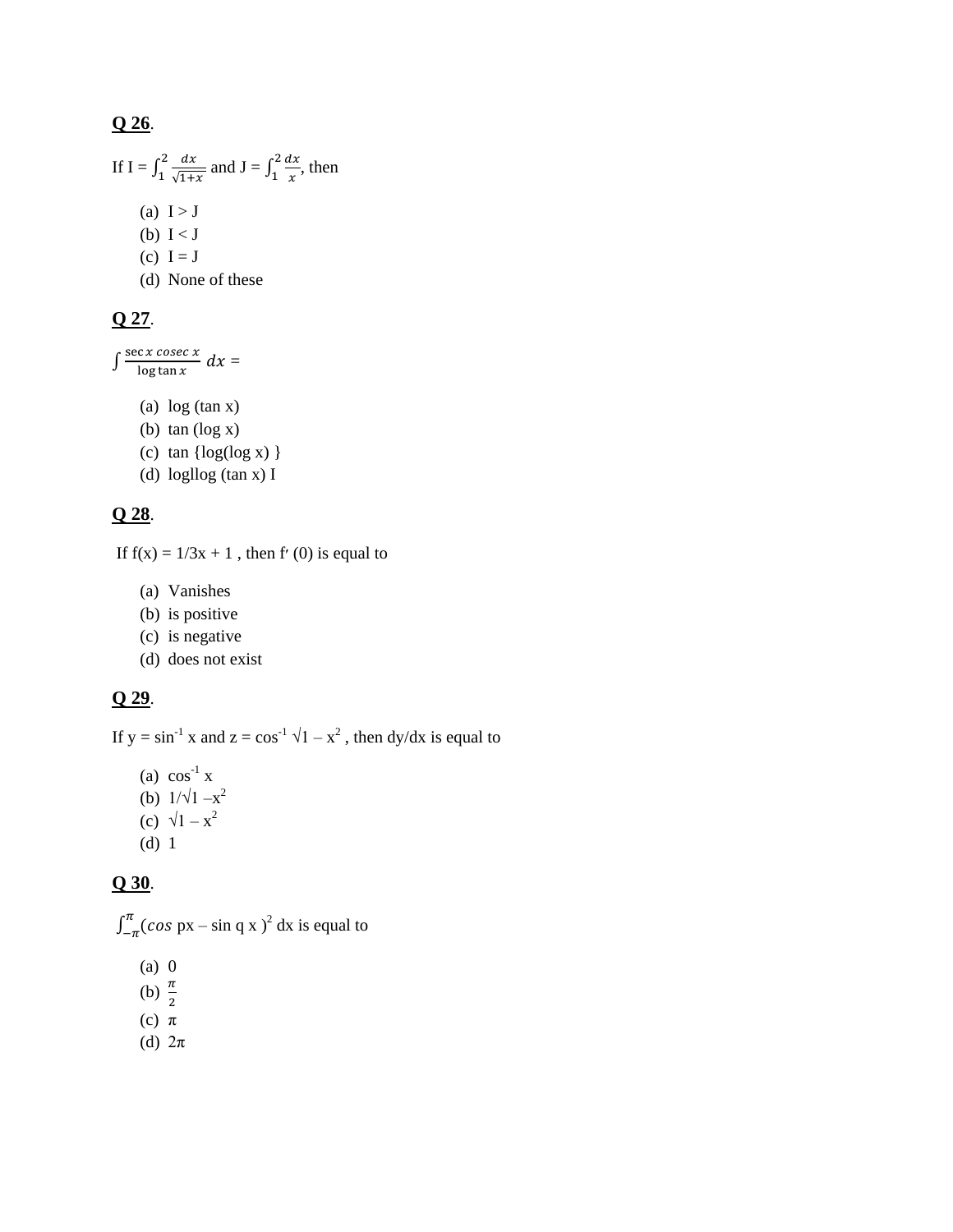## **Q 31**.

 $\int (e^{a \log x} + e^{x \log a}) dx$  is equal to (a)  $\frac{x}{a+}$  $a+1$  +  $\frac{1}{1}$ (b)  $\frac{1}{a}e^{alogx} + \frac{1}{1}$ (c)  $\frac{x^a}{\log a} + \frac{1}{\log a}$ (d) None of these

## **Q 32**.

The number of vectors of unit length perpendicular to vectors  $\vec{u} = \vec{t} + \vec{j}$  and  $\vec{v} = \hat{j} + \hat{k}$  is

- (a) One
- (b) Three
- (c) Two
- (d) Infinite

## **Q 33**.

Let  $\vec{r} = 2\hat{i} + 2\hat{j} + 5\hat{k}$  and A, B be the points (1, 2, 5) and (-1, -2, -3) respectively. If  $B\vec{A} \times \vec{r} = 4\vec{i} + 6\vec{j}$  2  $λ\hat{k}$ , then  $λ =$ 

- (a) 0
- (b) 1
- (c) 2
- $(d) -2$

#### **Q 34**.

$$
\int \frac{1}{a+x^{1/3}} dx =
$$
\n(a)  $\left(\frac{x^{2/3}}{2} + x^{1/3} + \log(1 + x^{1/3})\right)$   
\n(b)  $\left(\frac{x^{2/3}}{2} - x^{1/3} + \log(1 + x^{1/3})\right)$   
\n(c)  $\left(\frac{x^{2/3}}{2} - x^{1/3} - \log(1 + x^{1/3})\right)$   
\n(d) none of these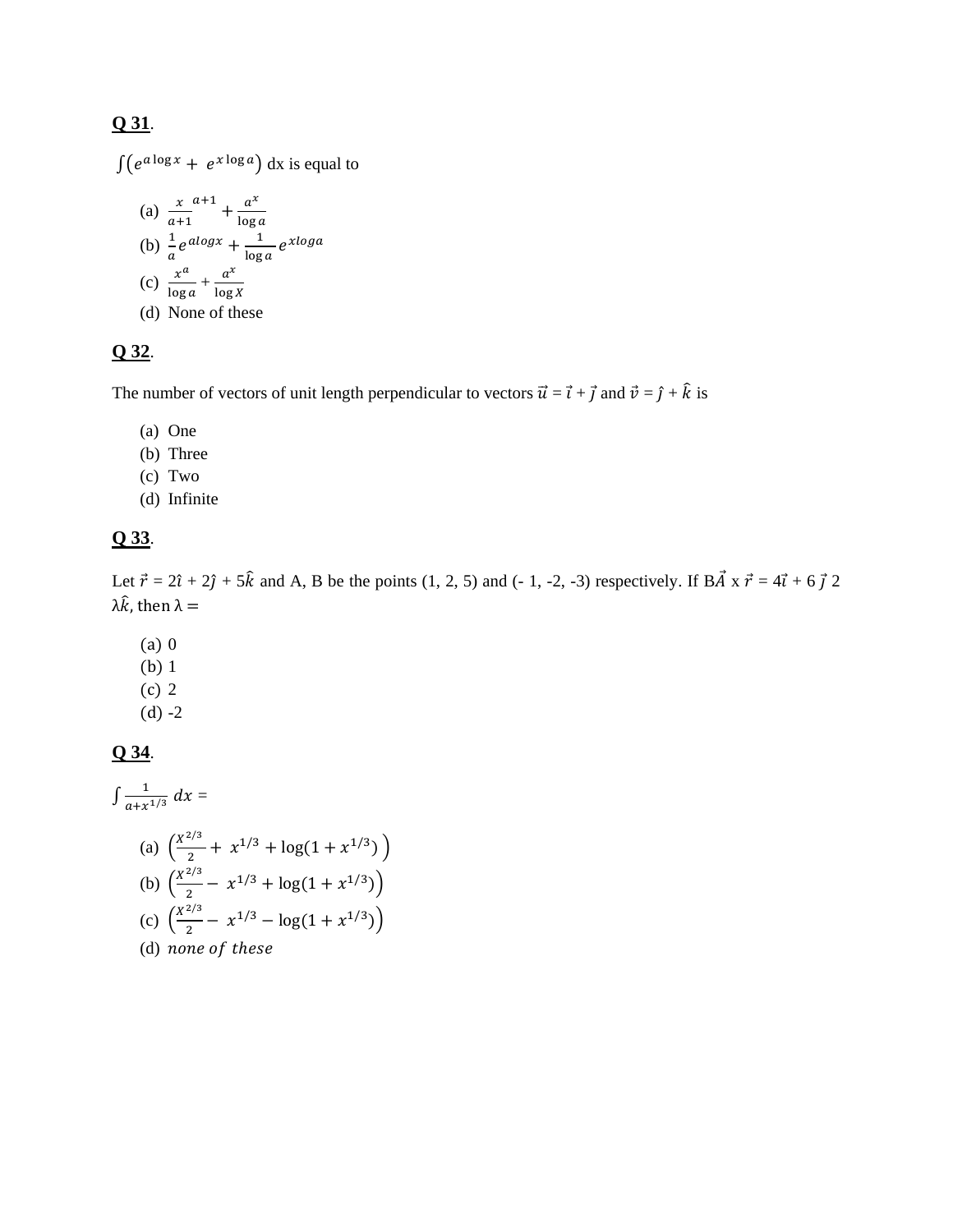## **Q 35**.

The area  $\{(x,y): x^2 \le y \le \sqrt{x}\}\)$  is equal to

- (a) 1/6
- (b) 1/3
- (c) 2/3
- (d) none of these

## **Q 36**.

If  $\vec{A} = \hat{i} + 2\hat{j}$   $3\hat{k}$ ,  $\vec{B} = -\hat{i} + 2\hat{j} + \hat{k}$  C =  $3\hat{i} + \hat{j}$ , then t s.t.  $\vec{A} + t\vec{B}$  is at right angle to  $\vec{C}$ , will be equat to

- (a) 5 (b) 4
- (c) 6
- (d) 2
- 

## **Q 37**.

Area of the parallelogram whose adjacent sides are  $\vec{a}$  and  $\vec{b}$  is

(a)  $\vec{a} \cdot \vec{b}$ (b)  $\vec{a} \times \vec{b}$ (c)  $|\vec{a} \ \vec{b}|$ (d)  $\frac{1}{2}|\vec{a} \times \vec{b}|$ 

## **Q 38**.

 $\int (1 - \cos x) \csc^2 x \, dx$  is equal to

(a) Tan  $\frac{x}{2}$  + c (b) Cot  $\frac{x}{2} + c$ (c)  $\frac{1}{2} \tan \frac{x}{2} + c$ (d) 2  $\tan \frac{x}{2} + c$ 

## **Q 39**.

 $(3 \vec{a} \times 2\vec{b})$ .  $\vec{c} + (3\vec{b} \times 2\vec{c})$ .  $\vec{a} + (4 \vec{c} \times 3\vec{b})$ .  $\vec{a}$  is equal to

- (a) 0
- (b) 24  $[\vec{a} \ \vec{b} \ \vec{c}]$
- (c) 24  $[\vec{b} \ \vec{a} \ \vec{c}]$
- (d) None of these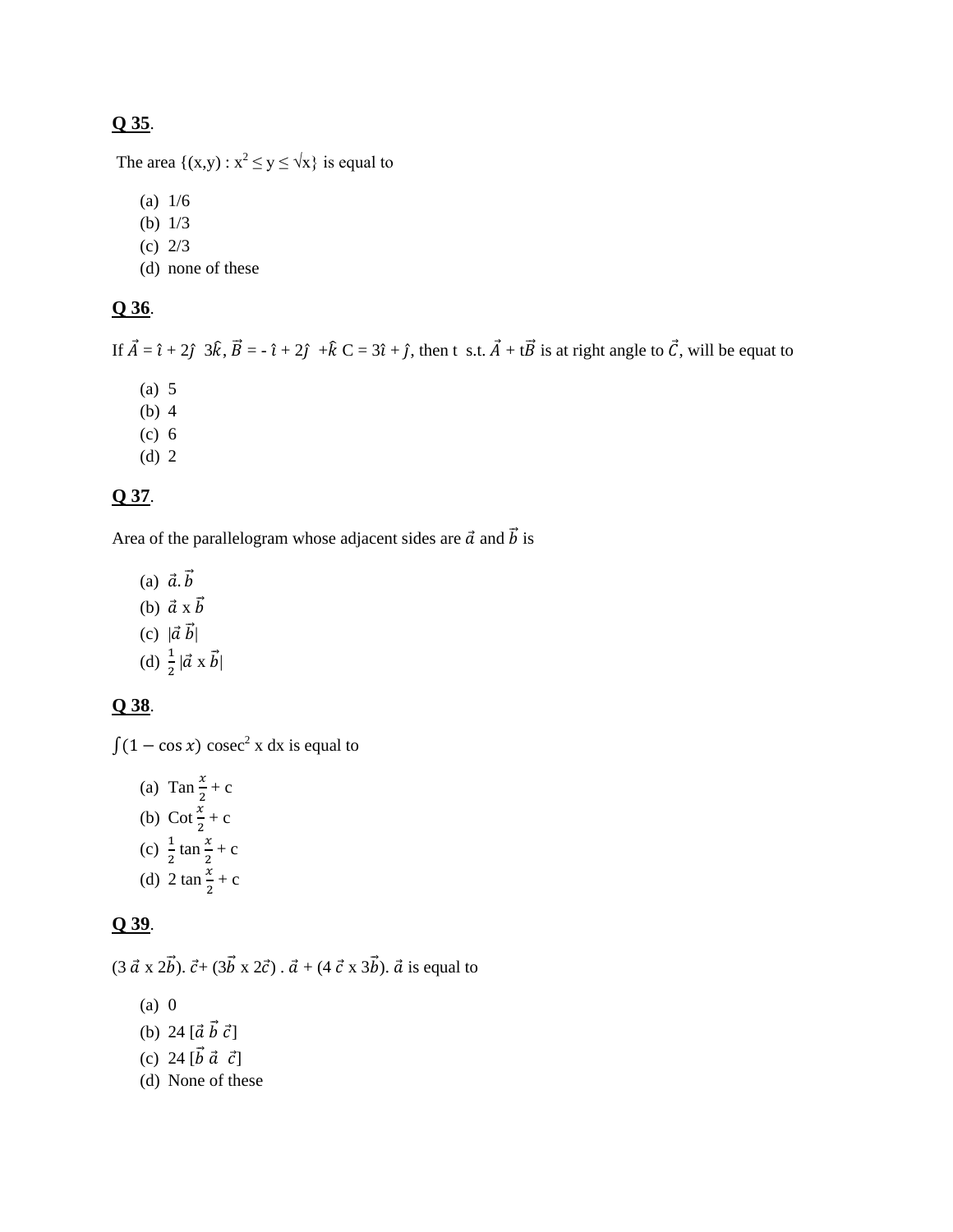#### **Q 40**.

 $\vec{a}$  x  $(\vec{b} \times \vec{c})$  is equal to

- (a)  $(\vec{a} \cdot \vec{b}) \vec{c} (\vec{a} \cdot \vec{c}) \vec{b}$
- (b)  $(\vec{a} \cdot \vec{b}) \vec{b} (\vec{a} \cdot \vec{b}) \vec{c}$
- (c)  $(\vec{b} \cdot \vec{c})\vec{a} (\vec{b} \cdot \vec{a})$
- (d) None of these

#### **Q 41**.

If x,  $y \in R$ , xy rational, y irrational and x rational, then

- (a)  $x > 0$
- (b)  $x < 0$
- $(c)$   $x = 0$
- (d)  $x \neq 0$

#### **Q 42**.

If α and β are two distinct complex numbers such that  $|\alpha| = |\beta|$  and Re(α) > 0, lm(β) < 0, then  $\alpha + \beta/\alpha - \beta$ may be

- (a) zero
- (b) purely imaginary
- (c) real and positive
- (d) real and negative

## **Q 43**.

If  $a > 0$ , then the equation  $ax^2 + 1 = 0$  has

- (a) real roots
- (b) rational roots
- (c) irrational roots
- (d) non-real roots

## **Q 44**.

The roots of the equation  $x^2 - \cos \theta + 1 = 0$  are

- (a) real for all  $\theta$
- (b) real when  $\theta = n\theta$ , n  $\epsilon$
- (c) none-real for all θ
- (d) real when  $\theta = (2n + 1)\pi/2$ ,  $n \in I$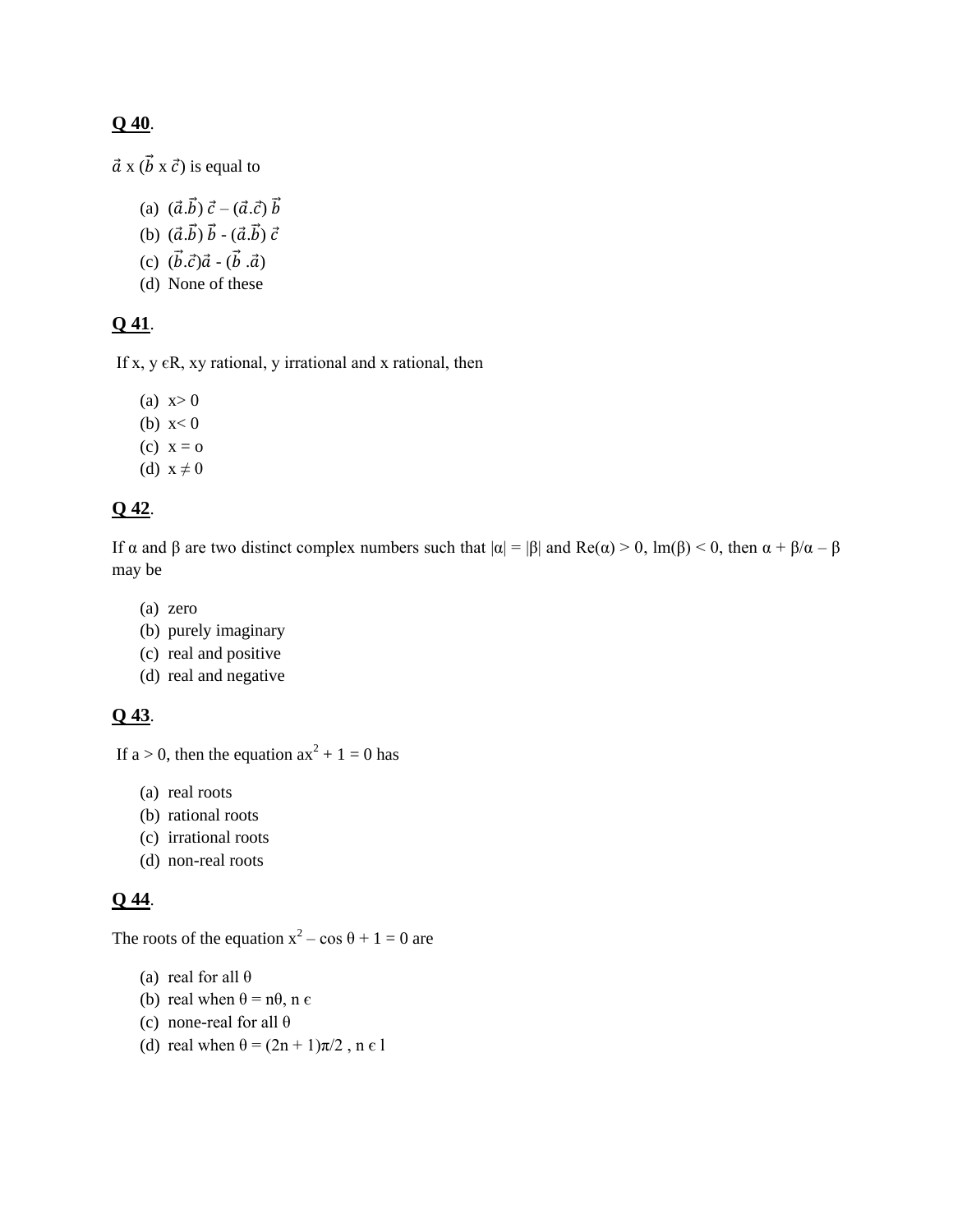## **Q 45**.

The number  $(1 + i)^n/(1 - i)^n - 2$  is equal is

- (a) 4 in-2
- (b)  $2 i^{n-4}$
- (c)  $2 i^{n-1}$
- (d) none of these

# **PHYSICS**

## **Q 46**.

Magnetic field is measured in

- (a) weber
- (b) hennery
- (c) weber(metre)<sup>2</sup>
- (d) weber/(metre)<sup>2</sup>

#### **Q 47**.

the dimensions of Planck's constant are

- (a)  $[ML^2T^{-1}]$
- (b)  $[ML^{3}T^{-1}]$
- (c)  $[ML^{-2}T^{-1}]$
- (d)  $M^{\circ}L^{-1}T^{-3}$ ]

## **Q 48**.

The speed of boat is 5 km/hr in still water. It crosses a river of width 1 km along the shortest possible path in 15 minutes. Then velocity of river is

- (a) 4 km/hr
- (b) 3 km/hr
- (c) 2 km/hr
- (d) 1 km/hr

## **Q 49**.

A bullet is dropped from the same height when another bullet is fired horizontally. They will hit the ground

- (a) simultaneously
- (b) one after the other
- (c) depends on the observer
- (d) depends upon mass of bullet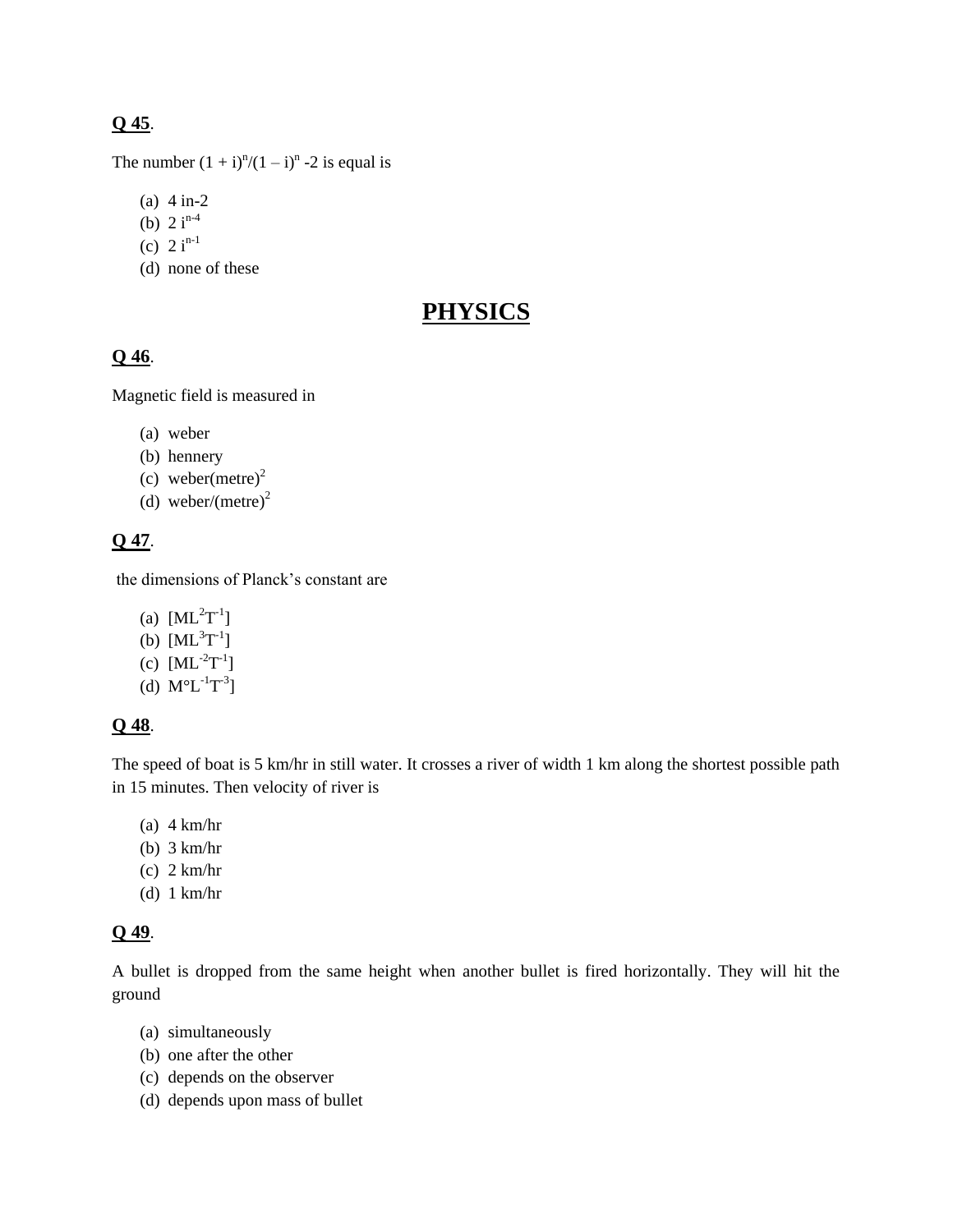#### **Q 50**.

the displacement of a particle moving in a straight line depends on time (t) as:  $x = \alpha t^3 + \beta t^2 + \gamma t + \delta$ .

The ratio of its initial acceleration to its initial velocity depends

- (a) Only on α
- (b) Only on α and β
- (c) Only on β and γ
- (d) Only on a and γ

#### **Q 51**.

If a cyclist moving with a speed of 4.9 m/s on a level road can take a sharp circular turn of radius 4 m, then coefficient of friction between the cycle tyres and road is

- (a) 0.41
- (b) 0.51
- (c) 0.61
- (d) 0.71

## **Q 52**.

a body of mass 5 kg is moving in a circle of radius 1 m with an angular velocity of 2 radian/sec. The centripetal force acting on the body is

- (a) 10 N
- (b) 20 N
- (c) 30 N
- (d) 40 N

#### **Q 53**.

A bullet of mass 25 g moving with a velocity of 200 m/s is stopped within 5 cm of the target. The average resistance offered by the target is

- (a) 10 kN
- (b) b) 20 kN
- (c) c) 30 kN
- (d) 40 kN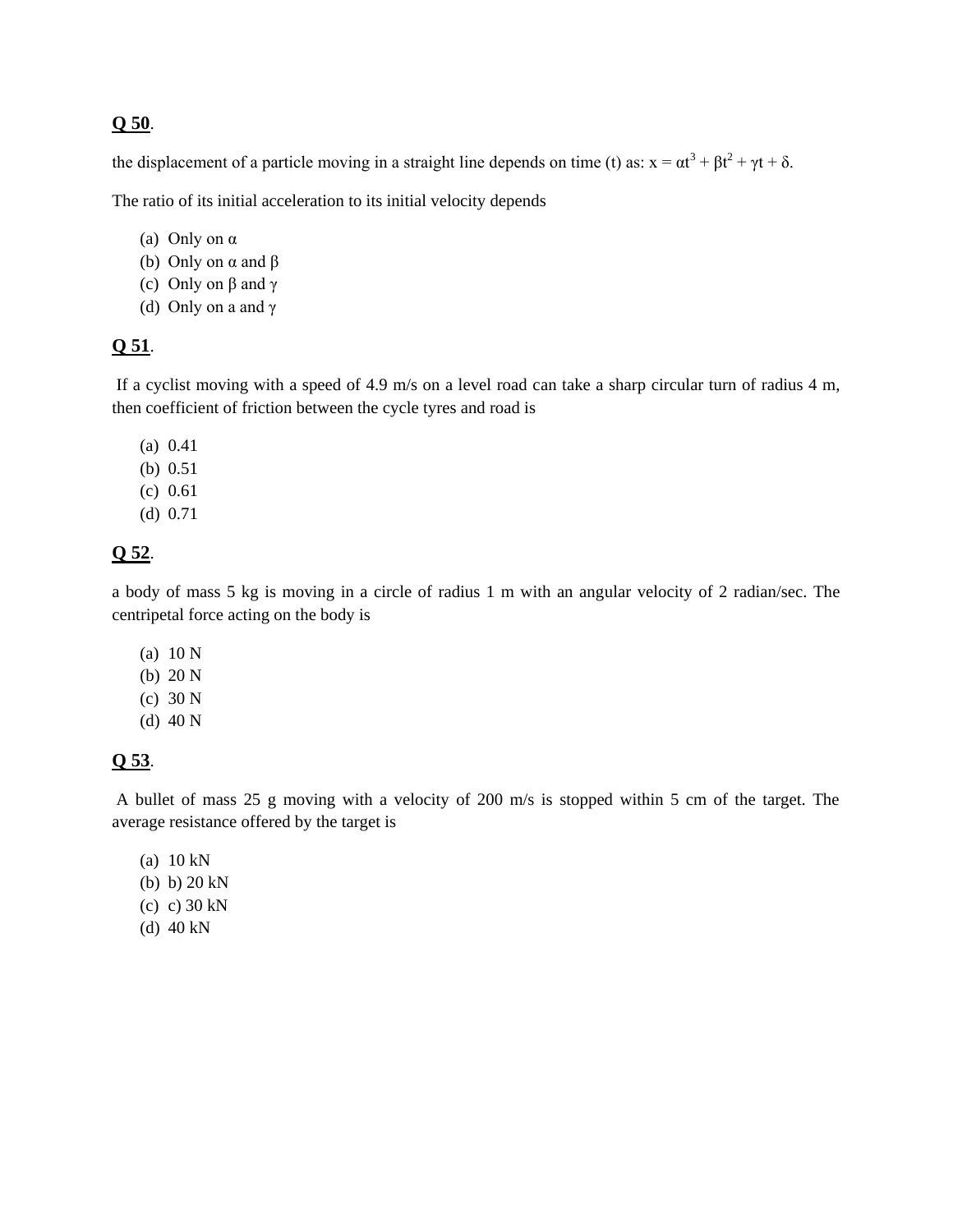## **Q 54**.

A machine delivering power movers a body along a straight line. The distance moved by the body in time is proportional to

- a) t
- b)  $\forall t$
- c)  $t^{3/2}$
- d)  $t^{3/4}$

## **Q 55**.

If the radius of earth is reduced by 1% without changing the mass, then change in the acceleration due to gravity will be

- (a) 1% decrease
- (b) 1% increase
- (c) 2% increase
- (d) 2% decrease

## **Q 56**.

If the spinning speed of earth is increased, then weight of the body at the equator

- (a) increases
- (b) decreases
- (c) doubles
- (d) does not change

## **Q 57.**

The ratio of energy required to raise a satellite to a height 'h' above the earth's surface to that required to put it into the orbit is

- (a) h: R
- (b) R : h
- (c) 2h: R
- (d) h: 2R

## **Q 58**.

A circular disc is rotating with angular velocity ω. If a man standing at the edge of the disc walks towards its centre, then angular velocity of the disc will

- (a) decrease
- (b) increase
- (c) be halved
- (d) not change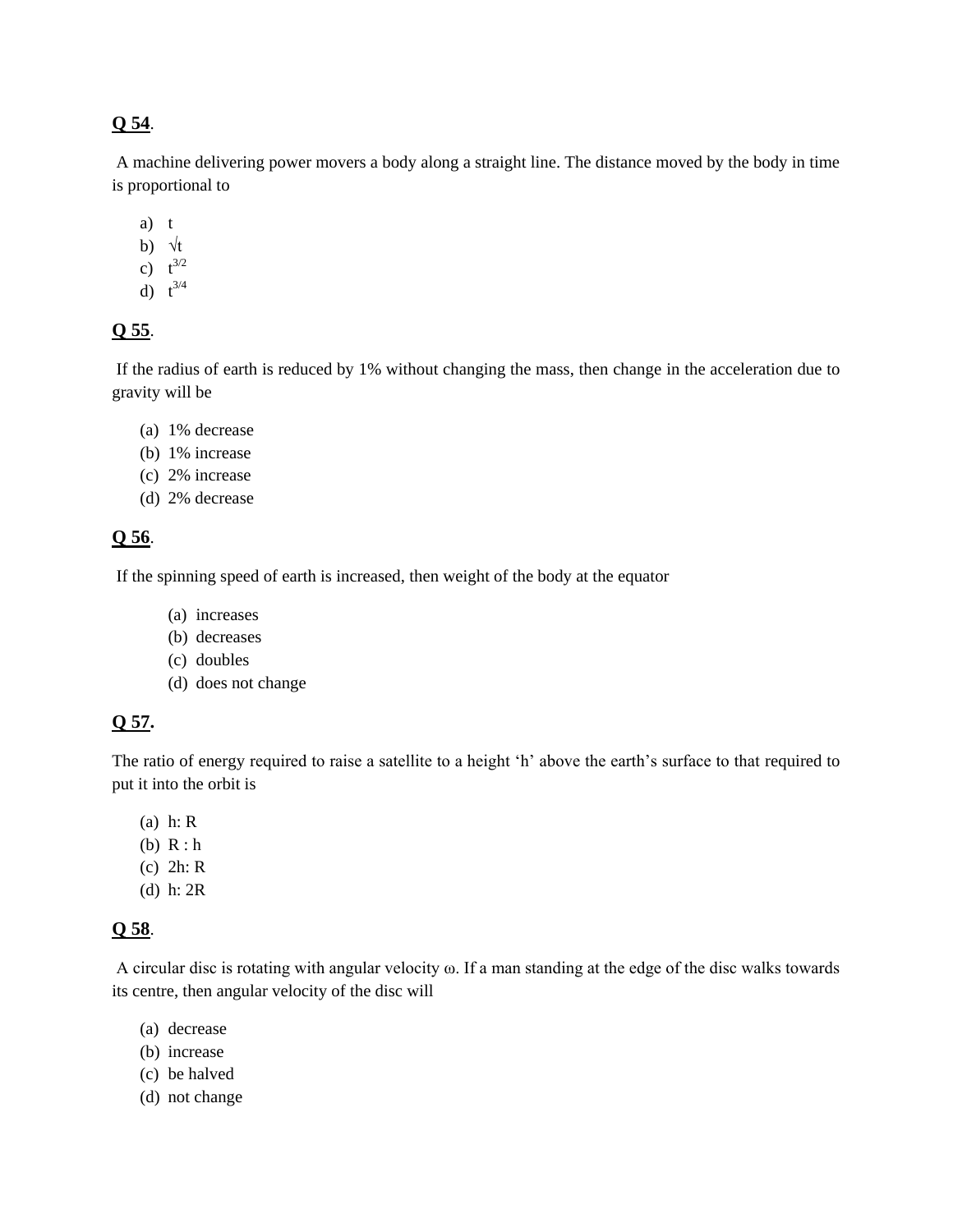## **Q 59**.

For a gas, if the ratio of specific heats at constant pressure and volume is  $\gamma$ , then the value of degree of freedom is

(a)  $2/\gamma - 1$ (b)  $1/2(γ – 1)$ (c)  $\gamma - 1/\gamma + 1$ (d)  $\gamma + 1/\gamma - 1$ 

#### **Q 60**.

A lift is ascending with an acceleration equal to g/3. What will be the time-period of a simple pendulum suspended from its ceiling if its time-period in stationary lift is T?

- (a) T/2 (b)  $(\sqrt{3}/2)$  T (c)  $(\sqrt{3}/4)$  T
- (d) T/4

## **Q 61**.

If the equation of a sound wave is given as:  $y = 0.0015 \sin (62. \times +316 \text{ t})$ , then wavelength of this wave is

- (a) 0.4 unit
- (b) 0.3 unit
- (c) 0.2 unit
- (d) 0.1 unit

#### **Q 62.**

A simple pendulum of length 'I' has a maximum angular displacement θ. The maximum kinetic energy of the bob of mass m is.



(a) mgl (b) 0.5 mgl (c) mgl sin  $\theta$ (d) mgl  $(1 - \cos \theta)$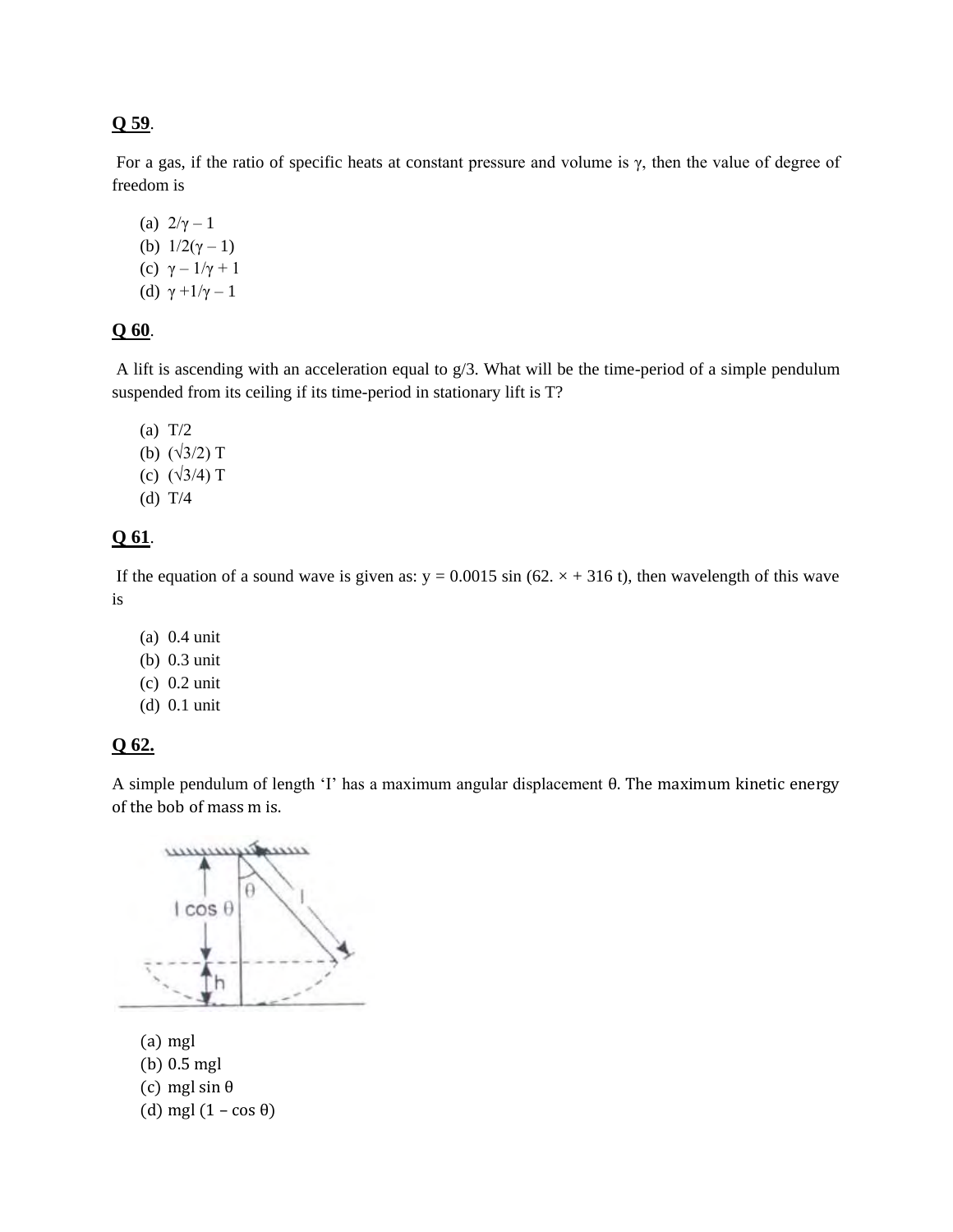#### **Q 63**.

A standing wave is represented by:  $y = a \sin(100 t)$ .  $\cos(0.01 x)$ ; where t in seconds and x in metres. The velocity of wave is

- (a)  $10^4$  m/s
- (b) 1 m/s
- (c)  $10^{-4}$  m/s
- (d)  $10^{-2}$  m/s

#### **Q 64**.

The amplitude of the vibrating particle due to superposition of two simple harmonic motions of  $y_1 = \sin$ ( $\omega t + \pi/3$ ) and  $y_2 = \sin(\omega t)$  is

(a) 1 (b)  $\sqrt{2}$ (c) √3

(d) 2

#### **Q 65**.

In a sinusoidal wave, the time required for a particular point to move from maximum displacement is 0.17 sec. The frequency of the wave is

- (a) 0.36 Hz
- (b) 0.73 hz
- (c) 1.47 Hz
- (d) 2.94 Hz

#### **Q 66**.

When a current flows in a wire, there exists an electric field in the direction of

- (a) flow of current
- (b) opposite to the flow of current
- (c) perpendicular to the flow of current
- (d) at an angle of 45° to the flow of current

#### **Q 67**.

Two identical mercury drops, each of radius r are charged to the same potential V. if the mercury drops coalesce to form a big drop of radius R, then potential of the combined drop will be

(a)  $(b)^{3/2}$ (b)  $(b)^{2/3}$ (c)  $(c)^{2/3}$ (d)  $(c)^{1/2}$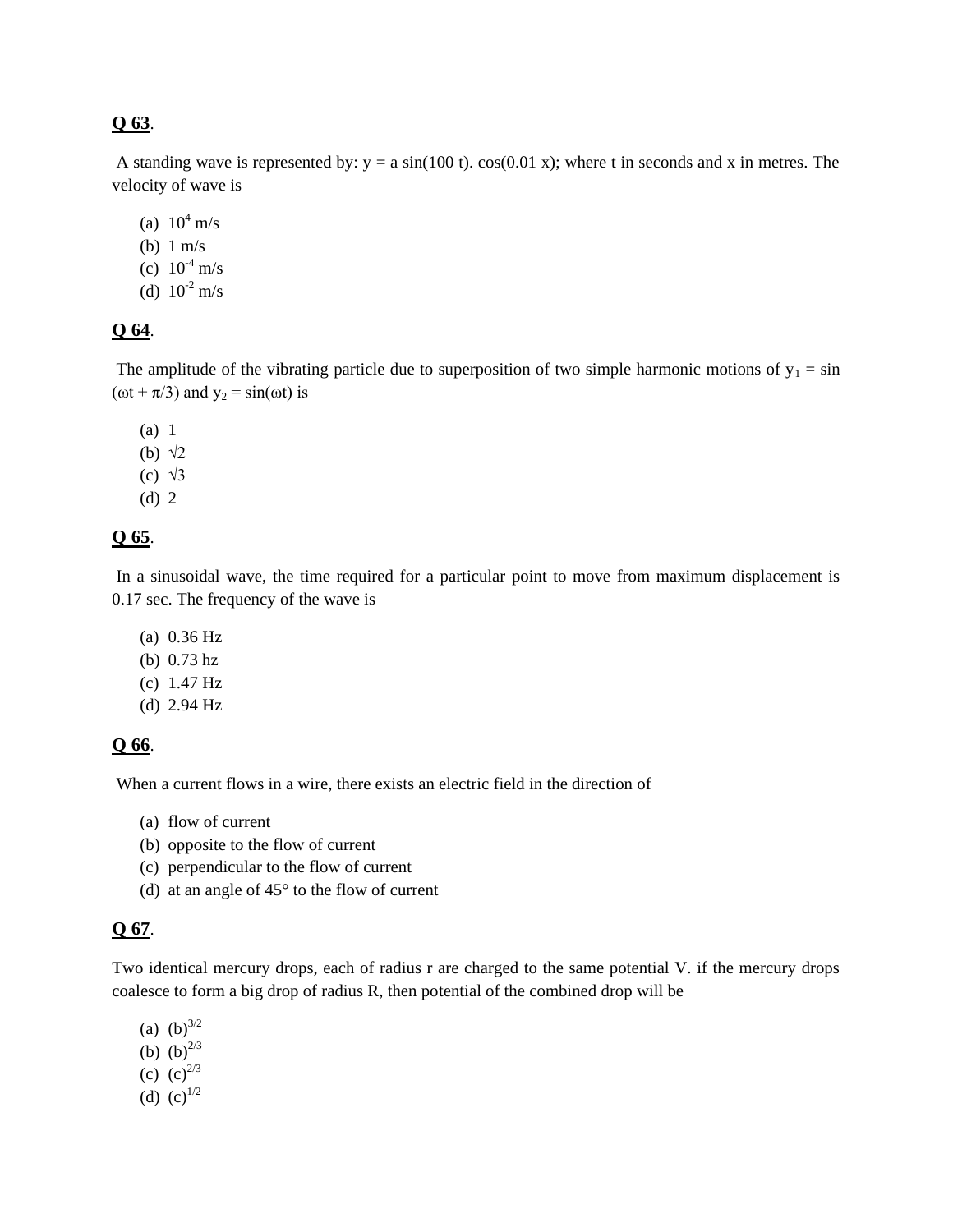#### **Q 68.**

The energy stored in a capacitor is actually stored

- (a) between the plates
- (b) on the positive plate
- (c) on the negative plate
- (d) on the outer surfaces of the plates

## **Q 69.**

In the given figure, the capacitors  $C_1$ ,  $C_3$ ,  $C_4$ ,  $C_5$  have a capacitance of 4  $\mu$ F each. If the capacitor  $C_2$  has a capacitance between A and B is



- (b)  $4 \mu F$
- (c)  $6 \mu F$
- (d)  $8 \mu F$

#### **Q 70**.

A 100 W, 200 V bulb is connected to a 160 volts supply. The actual power consumption would be

- (a) 64 W
- (b) 80 W
- (c) 100 W
- (d) 125 W

#### **Q 71**.

To convert a galvanometer in a voltmeter. We must connect a

- (a) low resistance in series
- (b) high resistance in series
- (c) low resistance in parallel
- (d) high resistance in parallel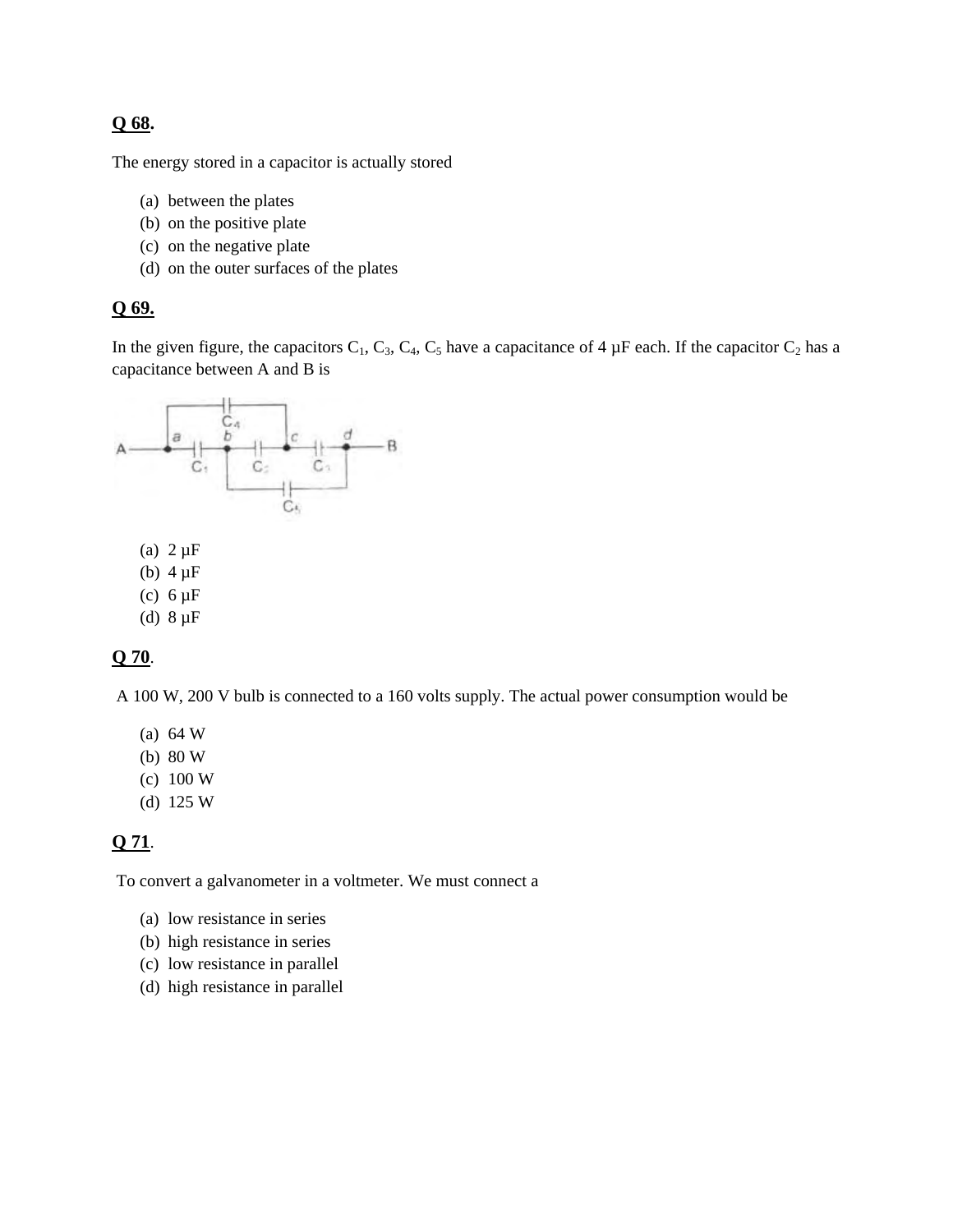## **Q 72**.

A galvanometer of 100  $\Omega$  resistance gives full scale deflection with 0.01 A current. How much resistance should be connected to convert it into an ammeter of range 10 A ?

- (a)  $0.2 \Omega$  in series
- (b)  $0.2 \Omega$  in parallel
- (c)  $0.1 \Omega$  in series
- (d)  $0.1 \Omega$  in parallel

#### **Q 73**.

The potential difference between two electrodes of a galvanic cell, in an open circuit, is known as

- (a) current
- (b) impedence
- (c) potential difference
- (d) electromotive force

## **Q 74**.

The magnetic field B due to a current carrying circular loop of radius 12 cm at its centre is  $0.50 \times 10^{-4}$  T, The magnetic field due to this loop at a point on the axis at a distance of 5 cm from the centre is

(a)  $3.5 \times 10^{-9}$  T (b)  $5.3 \times 10^{-9}$  T (c)  $9.3 \times 10^{-5}$  T (d)  $3.9 \times 10^{-5}$  T

## **Q 75**.

An e.m.f. of 15 volt is applied in a circuit containing 5H inductance and 10Ω resistance. The ratio of currents at  $t = \infty$  and at  $t = 1$  sec is

 $(a) e^{-1}$ (b)  $1 - e$ (c)  $e^{1/2}/e^{1/2} - 1$ (d)  $e^2/e^2 - 1$ 

https://www.freshersnow.com/previous-year-question-papers/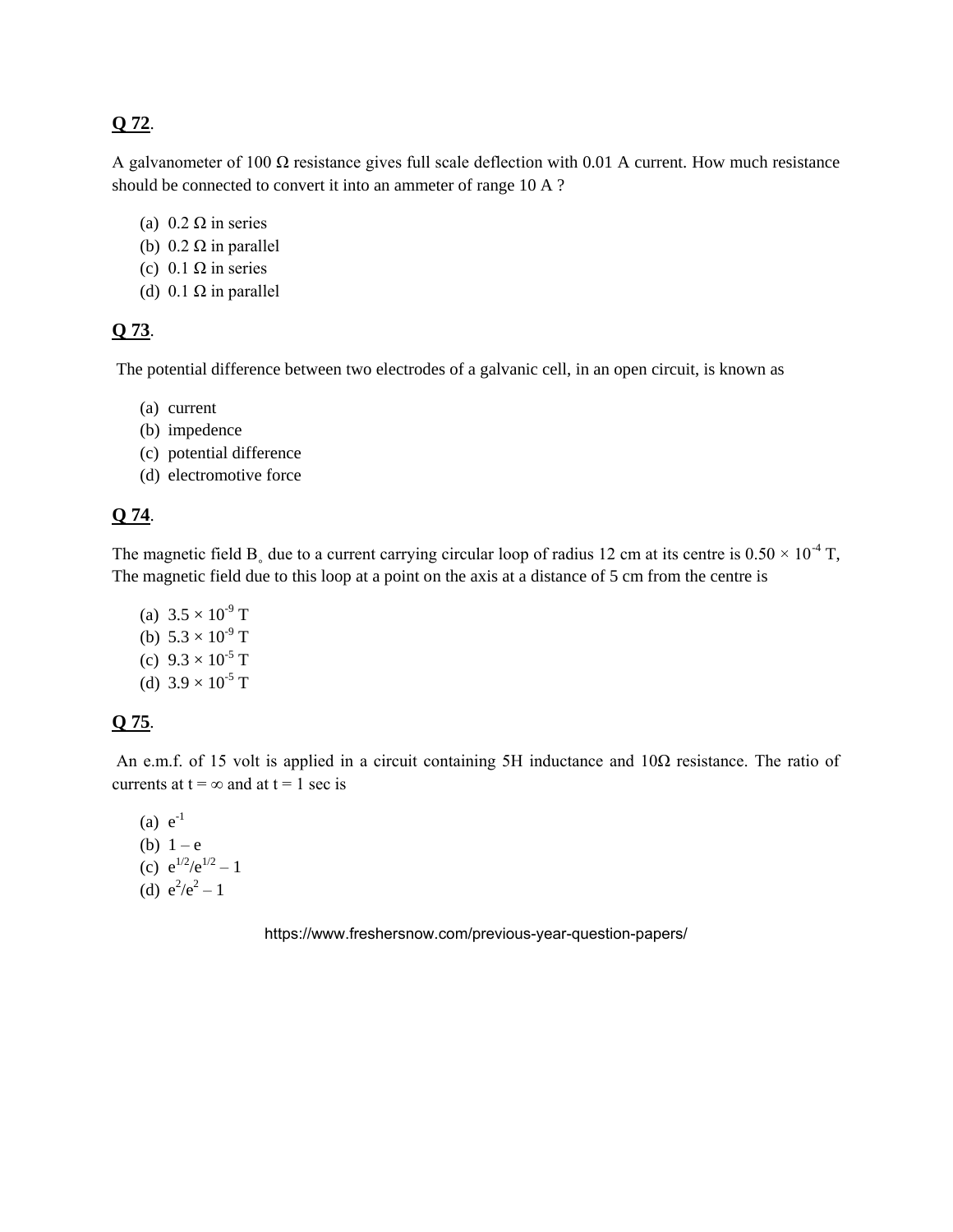#### **Q 76**.

Two magnets of magnetic moments M and 2M are placed in a vibration magnetometer, with identical poles in the same direction. The time-period of vibration of the combination is  $T<sub>1</sub>$ . If the same magnets are placed with opposite poles together and vibrate with timeperiod  $T_2$ , then

- (a)  $T_2 = T_1$
- (b)  $T_2 > T_1$
- (c)  $T_2 < T_1$
- (d)  $T_2$  is infinite

#### **Q 77**.

Which of the following waves have the maximum wavelength ?

- (a) X-rays
- (b) radio waves
- (c) UV rays
- (d) IR rays

## **Q 78**.

At what angle, a ray of light will be incident on one face of an equilateral prism, so that the emergent ray may graze the second surface of the  $(\mu = 1.5)$ .

- (a) 18˚
- (b) 28˚
- (c) 32˚
- (d) 38˚

#### **Q 79.**

A paper, with two marks having separation d, is held normal to the line of right of an observer at distance of 50 cm. The diameter of the, eyes-lens of the observer is 2 mm. Which of the following is the least value of d, so that the marks can be seen as separate? (mean wavelength of visible light may be taken 5000 A)

- (a) 0.125 cm
- (b) 1.225 cm
- (c) 1.525 cm
- (d) 2.125 cm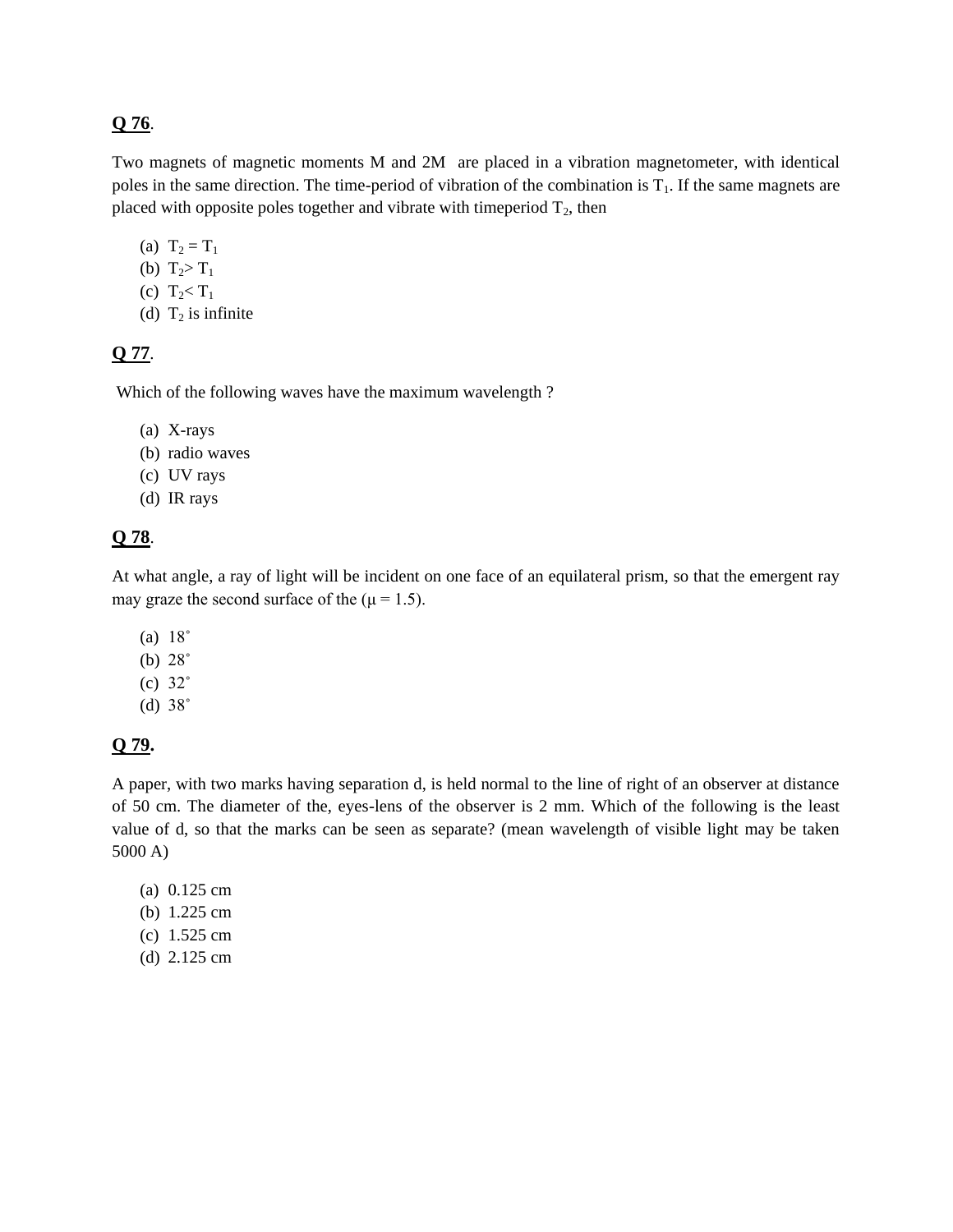#### **Q 80**.

How many images will be formed if two mirrors are fitted on adjacent wall and one mirror on roof?

- (a) 2
- (b) 5
- (c) 7
- (d) 10

#### **Q 81**.

An optician prescribes spectacles to a patient with a combination of a convex lens of focal length 40 cm and concave lens 25 cm. The power of spectacles is

 $(a) - 1.5 D$  $(b) - 6.5 D$ (c) 1.5 D (d) 6.5 D

#### **Q 82**.

The velocity of an electron in the inner-most orbit of an atom is

- (a) zero
- (b) mean
- (c) lowest
- (d) highest

#### **Q 83**.

 The hydrogen atom can give spectral lines in the Lyman, Balmer and Paschen series. Which of the following statement is correct ?

- (a) Paschen series is in visible region
- (b) balmer series is in visible region
- (c) lyman series is in infra-red region
- (d) Balmer series is in ultra violet-region

#### **Q 84**.

A sample of a radioactive substance contains 2828 atoms. If its half-life is 2 days, how many atoms will be left intact in the sample after one day ?

- (a) 1414
- (b) 707
- (c) 2000
- (d) 1000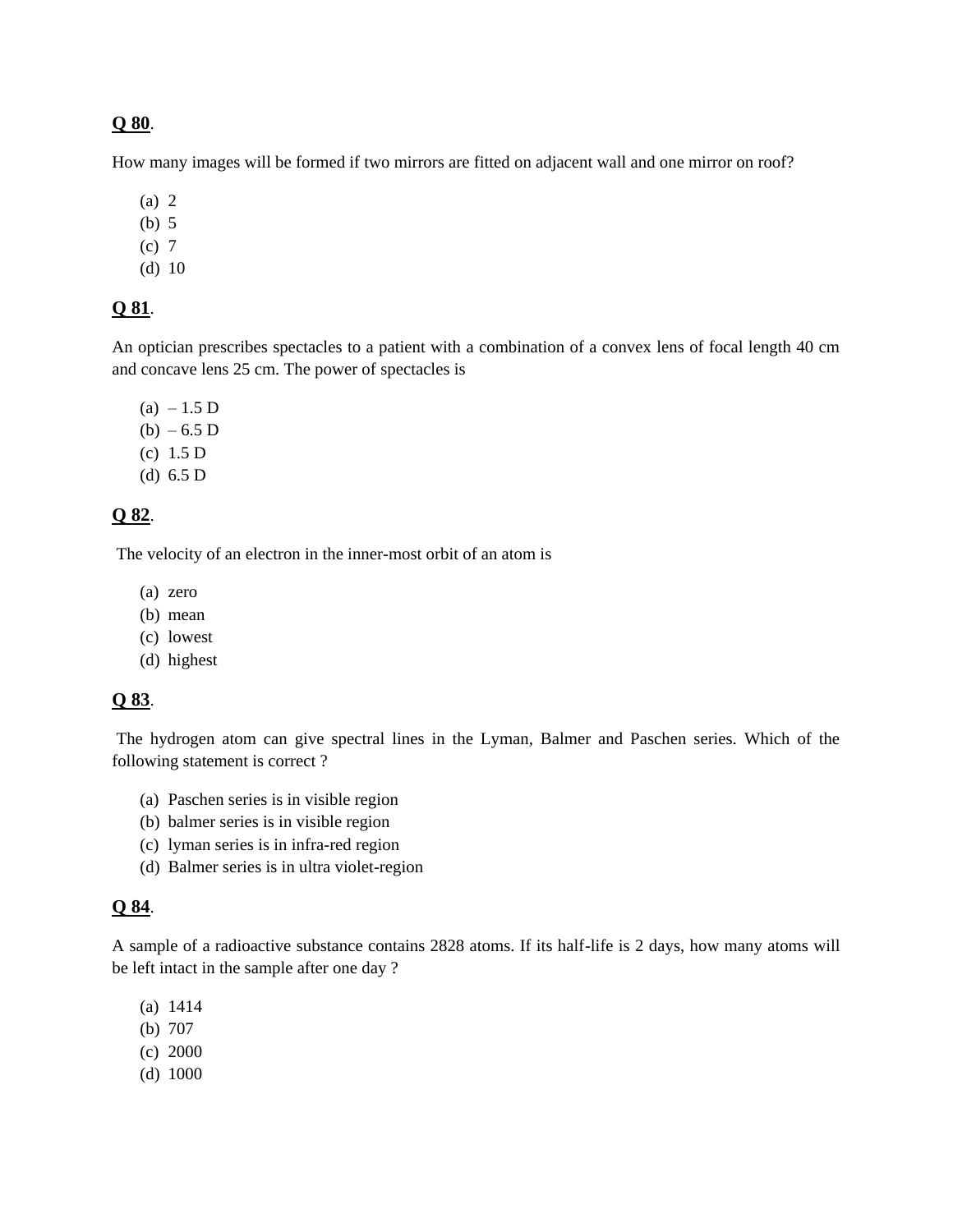## **Q 85**.

In a nuclear reactor, the fast moving neutrons are slowered down by passing them through

- (a) oil
- (b) vacuum
- (c) heavy water
- (d) kerosene

# **CHEMISTRY**

## **Q 86**.

The unit of rate constant for the first order reaction is

- (a)  $sec^{-1}$
- (b) mol.  $Ltr<sup>-1</sup>$
- (c) mol<sup>-1</sup>. ltr.  $Sec^{-1}$
- (d) all of these

#### **Q 87**.

the charge of an electron is  $-1.6 \times 10^{-19}$  C. The value of free charge on Li<sup>+</sup> ion will be

- (a)  $3.6 \times 10^{-19}$  C
- (b)  $2.6 \times 10^{-19}$  C
- (c)  $1.6 \times 10^{-19}$  C
- (d)  $1 \times 10^{-19}$  C

#### **Q 88**.

The maximum valency of an element with atomic number 7 is

- (a) 2
- (b) 3
- (c) 4
- (d) 5

## **Q 89**.

How many grams of CaCO<sub>3</sub> will give 56 g of CaO ?

- (a) 120 g
- (b) 112 g
- (c) 100 g
- (d) 56 g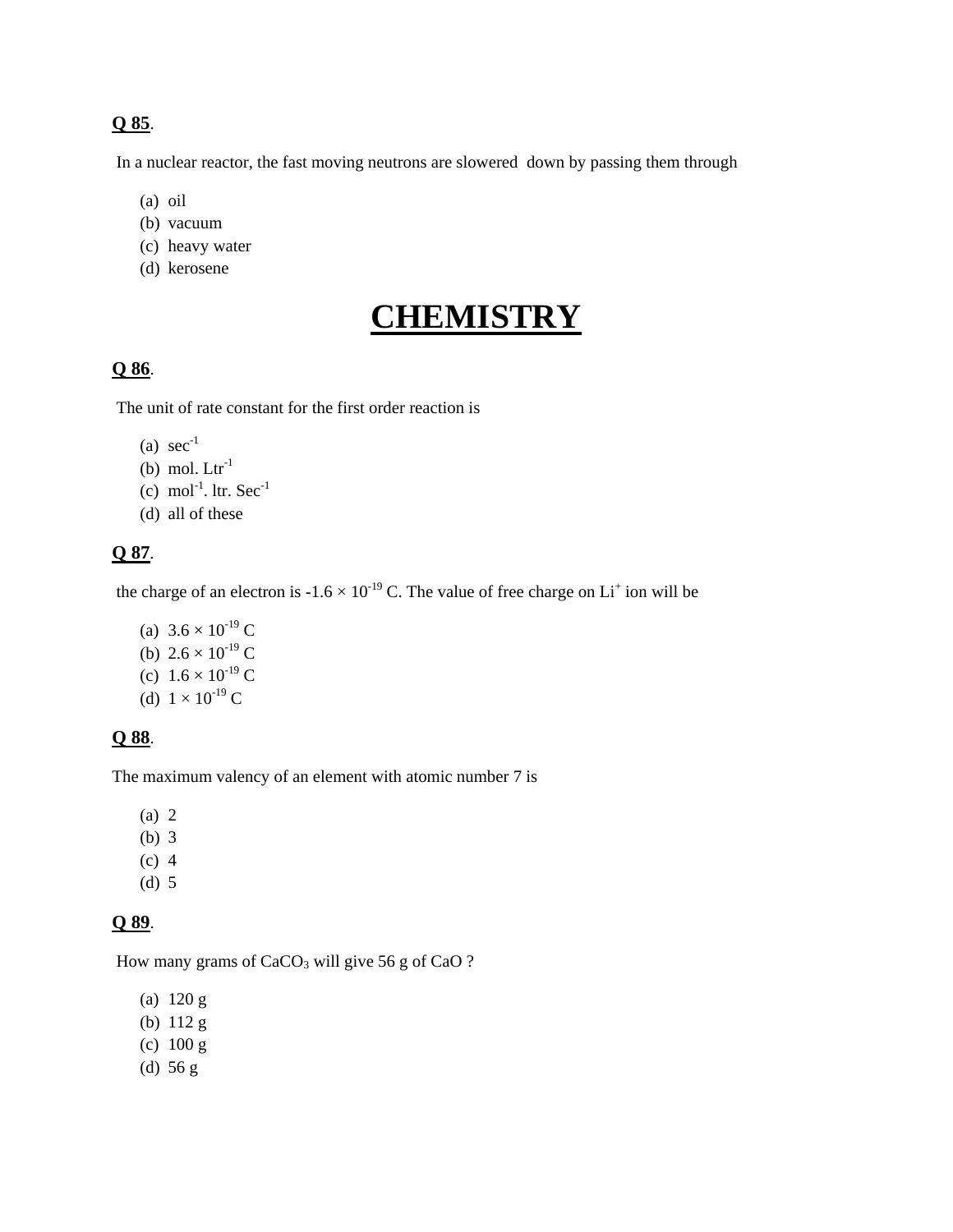#### **Q 90.**

Which of the following has the same mass as that of an electron ?

- (a) photon
- (b) proton
- (c) positron
- (d) neutron

## **Q 91**.

What is the value of carbonate hardness of water sample if 100 ml of it took 5 ml of 0.09 N HCI solution? (Molecular weight of  $Na_2CO_3 = 106$ )

- (a) 4.50 mg-eq/ltr.
- (b) 477.00 mg-eq/ltr.
- (c) 0.042 mg-eq/ltr.
- (d) 1.80 mg-eq/ltr.

#### **Q 92**.

The shape of  $IF<sub>7</sub>$  molecule is

- (a) octahedral
- (b) tetrahedral
- (c) trigonalbipyramidal
- (d) pentagonalbipyramidal

#### **Q 93**.

If the rate of diffusion of  $CH_4$  is twice of that of a gas X, then what is the molecular mass of the gas X?

- (a) 32
- (b) 64
- (c) 80
- (d) 96

#### **Q 94**.

The extraction of IA and IIA group metals is done by

- (a) carbon reduction
- (b) electrolytic reduction
- (c) metal displacement
- (d) alumino, thermic process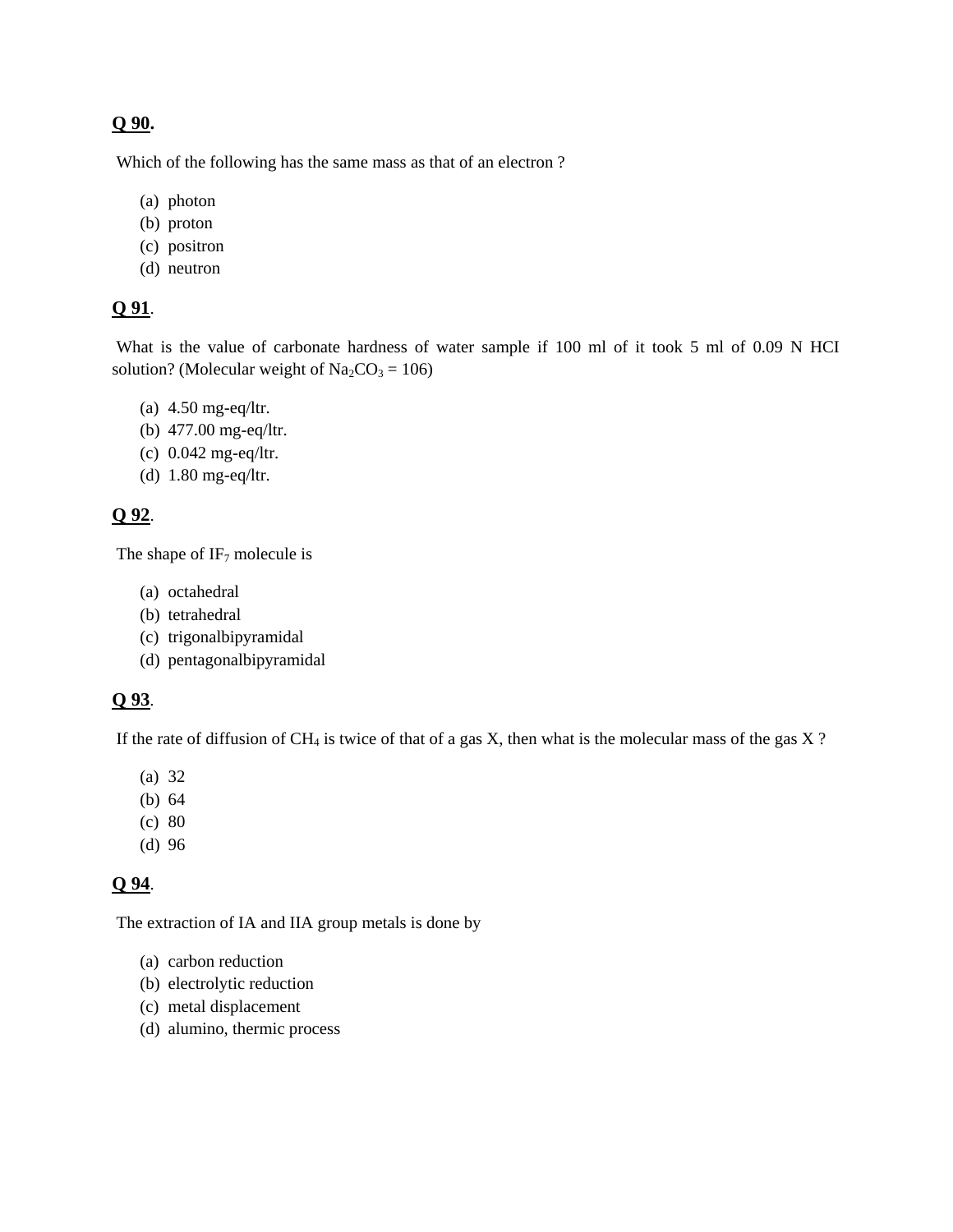## **Q 95**.

The element having atomic number 56 belongs to

- (a) actinides
- (b) lanthanides
- (c) transition series
- (d) alkaline earth metals

#### **Q 96**.

For  $l = 3$ , the corresponding values of magnetic quantum numbers would be

 $(a) -1, -2, -3$ (b)  $o, +1, +2, +3$ (c)  $\pm 1, \pm 2, \pm 3$ (d)  $0, \pm 1, \pm 2, \pm 3$ 

#### **Q 97**.

Which of the following is an alicyclic compound?

- (a) benzene
- (b) hexane
- (c) cyclohexane
- (d) furon

#### **Q 98.**

The resonance bybrid of nitrate ion is

(a) 
$$
-1/2
$$
  
\n $0 \rightarrow N$   
\n $0-1/2$   
\n(b)  $-2/3$   
\n $0 \rightarrow N$   
\n $0-2/3$   
\n(c)  $-1/3$   
\n $0-1/3$   
\n $0-2/3$   
\n $0-2/3$   
\n $0-2/3$   
\n $0-2/3$   
\n $0-2/3$   
\n $0-2/3$   
\n $0-2/3$   
\n $0-2/3$   
\n $0-2/3$ 

#### **Q 99**.

The homologue of ethylene is

- (a)  $C_2H_2$
- (b)  $C_3H_6$
- (c)  $C_3H_8$
- (d)  $C_3H_4$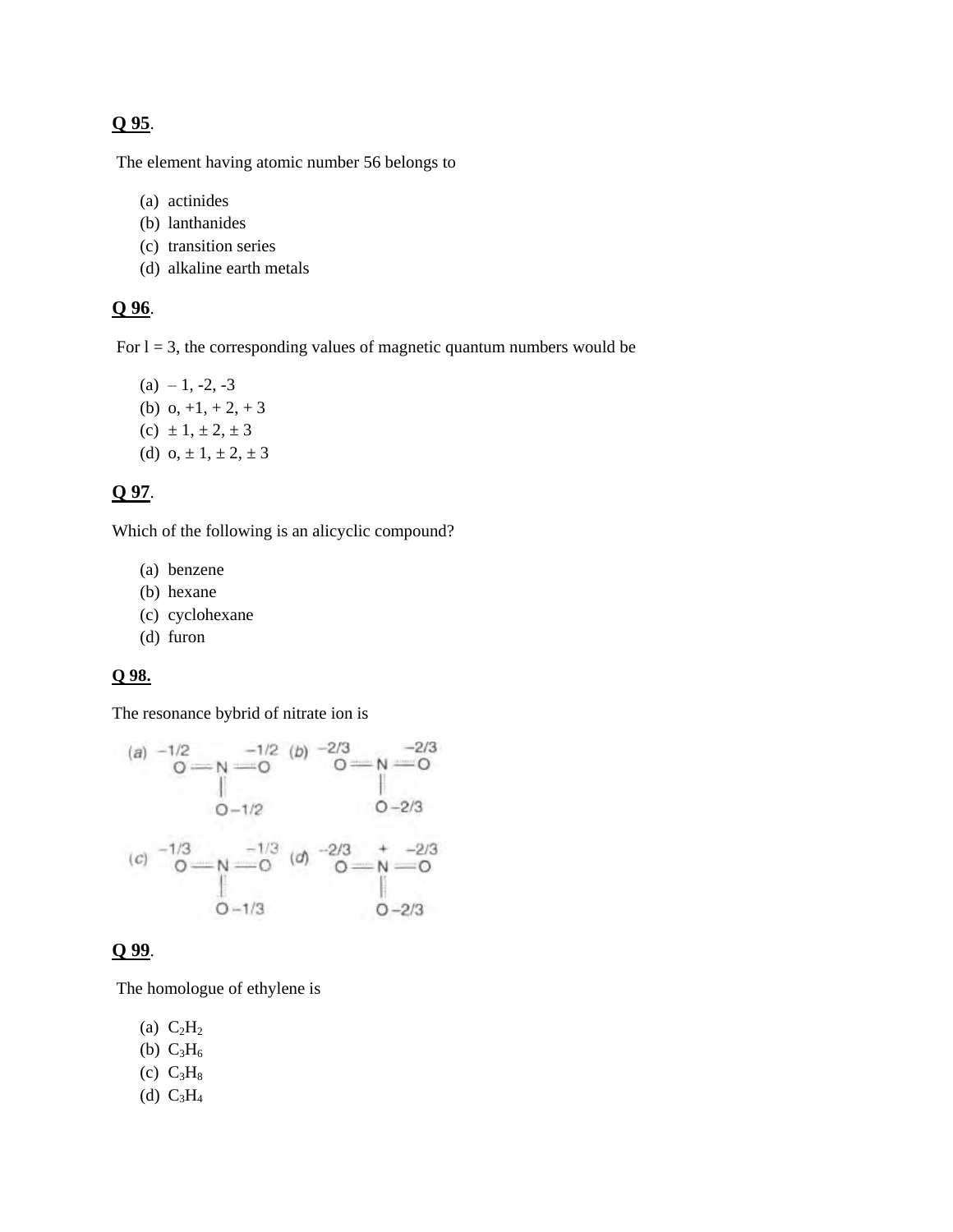#### **Q 100**.

The maximum number of hydrogen bonds formed by a water molecule in ice is

- (a) 4
- (b) 3
- (c) 2
- (d) 1

**Q 101.** Which of the following shows electrical conduction?

- (a) Sodium
- (b) graphite
- (c) diamond
- (d) potassium

#### **Q 102**.

The rate of a chemical reaction depends upon

- (a) time
- (b) pressure
- (c) concentration
- (d) all of these

#### **Q 103**.

The interatomic distances in  $H_2$  and  $Cl_2$  molecules are 74 and 198 pm respectively The bond length of HCI is

- (a) 124 pm
- (b) 136 pm
- (c) 272 pm
- (d) 248 pm

#### **Q 104**.

The electronic configuration of  $Mn^{2+}$  ion in its ground state is

- (a)  $3d^{5}4s^{\circ}$
- (b)  $3d^4s^1$
- (c)  $3d^3 4s^2$
- (d)  $3d^2 4s^2 4p^2$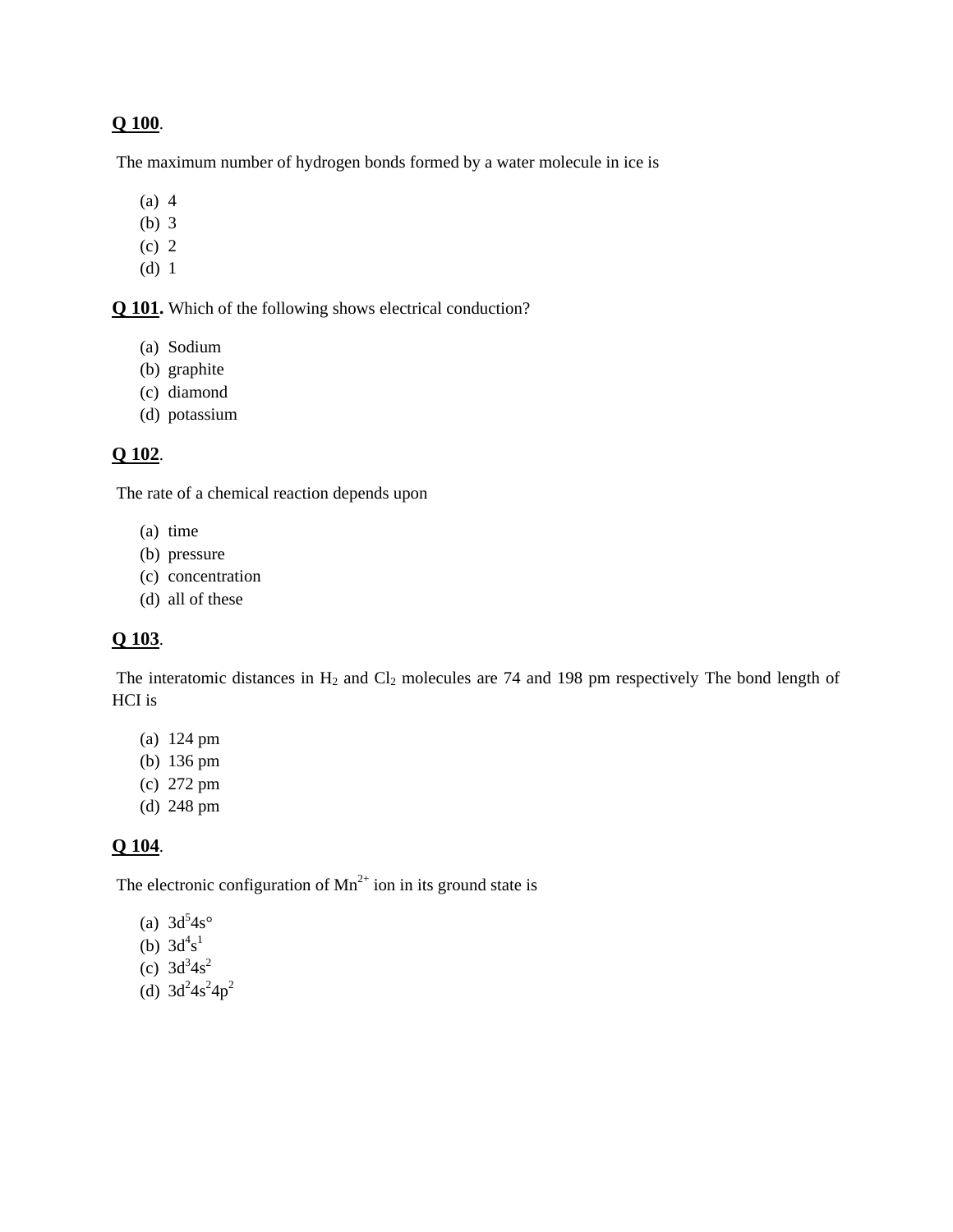## **Q 105**.

The shape of ethylene molecule is

- (a) square planar
- (b) tetrahedral
- (c) pyramidal
- (d) linear

## **Q 106**.

An isomer of ethanol is

- (a) ethanol
- (b) methanol
- (c) diethyl ether
- (d) dim ethyl ether

#### **Q 107**.

The hybridization of carbons of C—C single bond of  $HC = C - CH = CH_2$  is

(a)  $sp^3 - sp^3$ (b)  $sp^2 - sp^3$ (c)  $sp^3 - sp$ (d)  $sp - sp^2$ 

#### **Q 108**.

The positive charge of an atom is

- (a) spread all over the atom
- (b) distributed around the nucleus
- (c) concentrated at the nucleus
- (d) all of these

#### **Q 109**.

During the electrolysis of an electrolyte, the number of ions produced, is directly proportional to the

- (a) time consumed
- (b) mass of electrons
- (c) quantity of electricity passed
- (d) electro chemical equivalent of electrolyte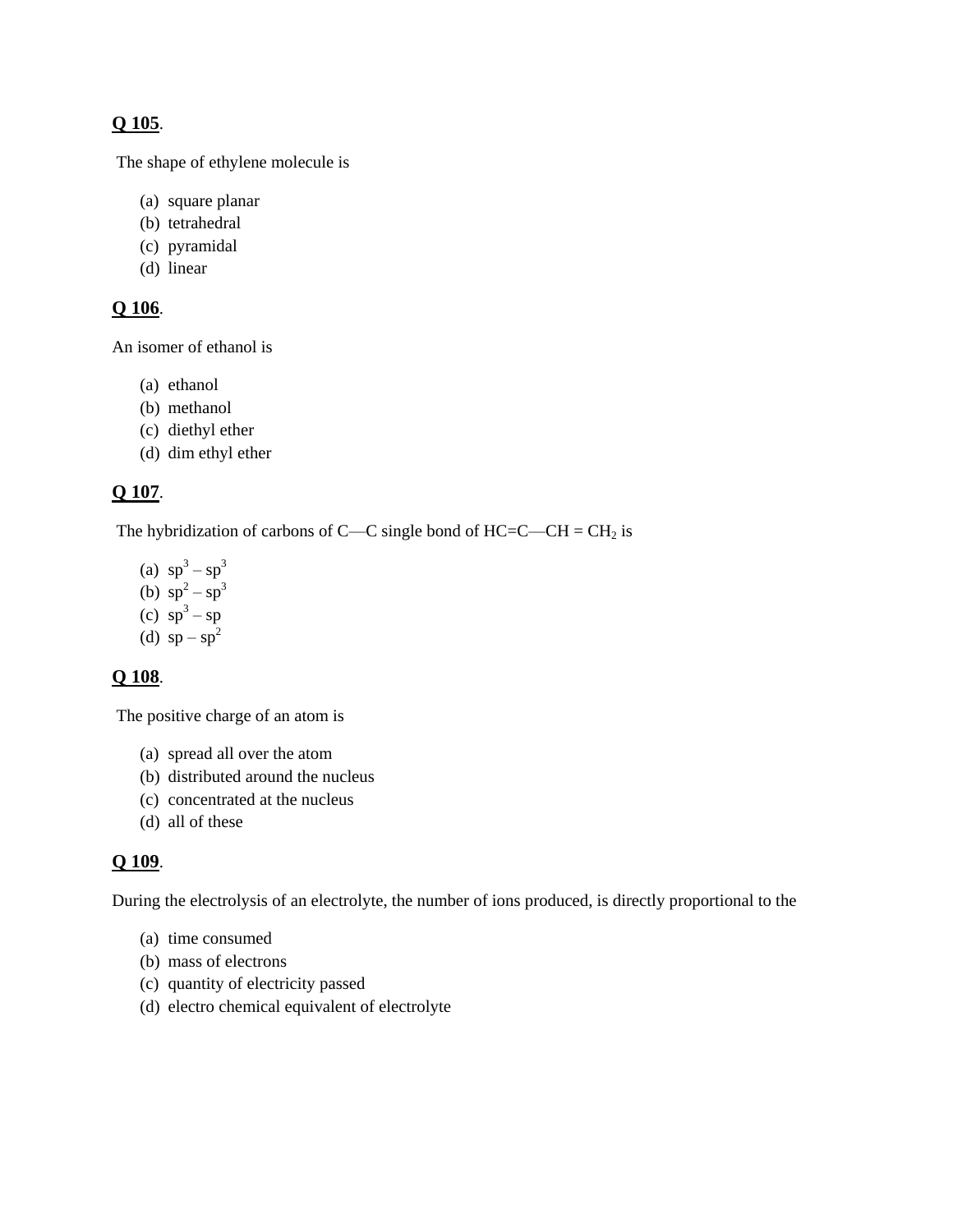## **Q 110**.

In graphite, carbon atoms are joined together due to

- (a) ionic bonding
- (b) covalent bonding
- (c) metallic bonding
- (d) Van der waal's forces

#### **Q 111**.

Carborundum is

- (a) SiC
- (b)  $AICI<sub>3</sub>$
- (c)  $AI_2 (SO_4)_3$
- (d)  $AI_2 O_3$ .  $2H_2O$

## **Q 112**.

Which of the following is called laughing gas ?

- (a) nitric oxide
- (b) nitrous oxide
- (c) dinitrogen trioxide
- (d) dinitrogenpentoxide

#### **Q 113**.

ZnO when heated with BaO at 1100°C gives a compound. Identify the compound

- (a)  $BaZno<sub>2</sub>$
- (b)  $Ba + ZnO<sub>2</sub>$
- (c)  $BaCdO<sub>2</sub>$
- (d)  $BaO<sub>2</sub> + Zn$

#### **Q 114**.

For a cell, the cell reaction is

 $Mg_{(s)} + Cu^{2+}{}_{(aq)} \rightarrow Cu_{(s)} + Mg^{2+}{}_{(aq)}$ 

If standard reduction potentials of Mg and Cu are  $-2.37$  V and  $+0.34$  V, then e.m.f. of the cell of

(a) 2.03 V  $(b) - 2.03$  V (c) 2.71 V  $(d) - 2.71$  V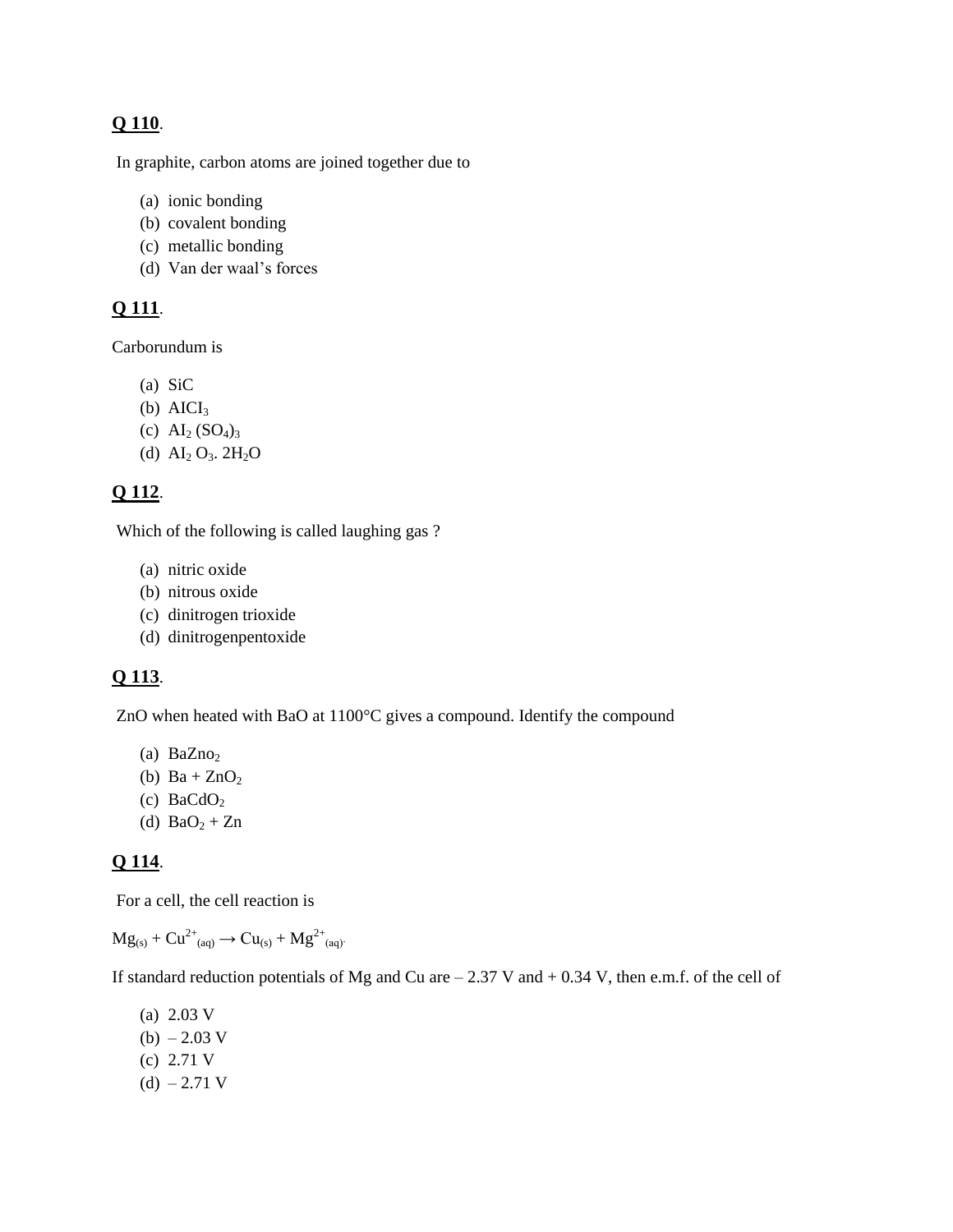## **Q 115**.

In the metallurgy of zinc, the zinc dust obtained from roasting contains some zinc oxide. How is this removed ?

- (a) smelting is employed
- (b) X-ray method is used
- (c) absorbance of UV light
- (d) shock coding with a shower of lead

## **Q 116**.

Excess of ethanol when heated with concentrated  $H_2$  SO<sub>4</sub> at 140<sup>o</sup>C, the compound obtained is

- (a) Ethane
- (b) Diethyl sulphate
- (c) Ethoxy ethane
- (d) Ethyl hydrogrensulphate

## **Q 117**.

when metallic copper comes in contact with moisture, a green powdery/pasty coating can be seen over it. This is chemically known as

- (a) Copper sulphide Copper carbonate
- (b) Copper sulphate Copper sulphide
- (c) Copper carbonate Copper sulphate
- (d) Copper carbonate Copper sulphate

## **Q 118**.

Which of the following is the most stable carbonium ion among the following?

- (a)  $C_6H_5CH_2$
- (b)  $CH<sub>3</sub>CH<sub>2</sub>$
- (c)  $C_6H_5$ -CH<sub>2</sub>CH<sub>2</sub>
- (d)  $C_6H_5CH C_6H_5$

## **Q 119**.

If Na is heated in presence of air, it forms

- (a)  $Na<sub>2</sub>CO<sub>3</sub>$
- (b)  $Na<sub>2</sub>O<sub>2</sub>$
- (c)  $Na<sub>2</sub>O$
- (d) both (b) and (c)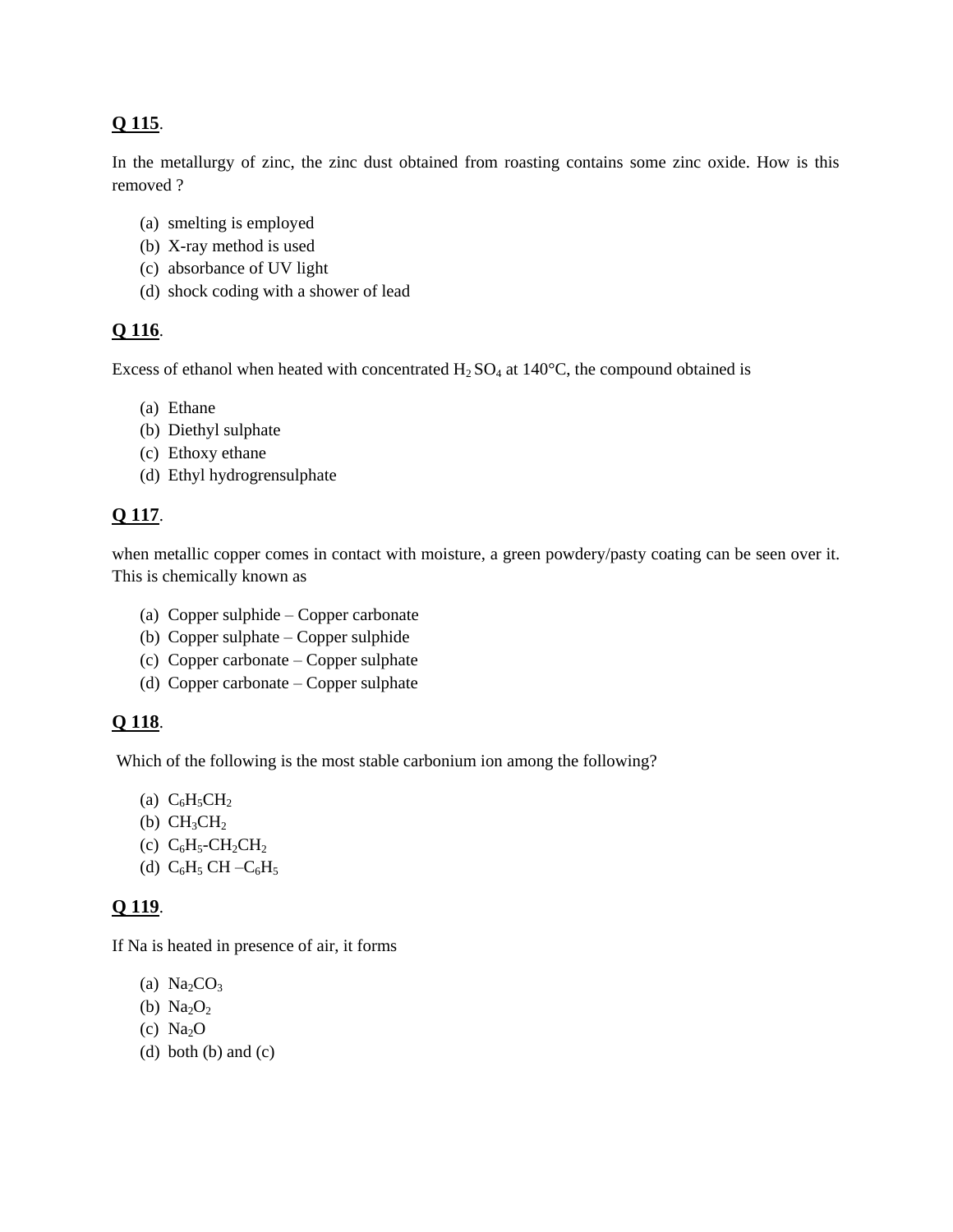#### **Q 120**.

The indicator used in the titration of iodine against sodium thiosulphate is

- (a) starch
- (b) potassium
- (c)  $K_2CrO_4$
- (d)  $K_3Fe(CN)_6$

#### **Q 123**.

The reaction of an aldehyde with hydroxylamine gives a product which is called

- (a) aldoxime
- (b) hydrazine
- (c) semicarbzone
- (d) aminohydroxide

#### **Q 124.**

According to the nuclear reaction:

 $_4\text{Be} + _2\text{He}^4 \rightarrow _6\text{C}^{12} + _0\text{n}^1$ , mass no. of (Be) atom is

- (a) 4
- (b) 6
- (c) 7
- (d) 9

**Q 125.** The bad smelling substance, formed by the action of alcoholic caustic potash on chloroform and aniline, is

- (a) nitrobenzene
- (b) phenyl cyanide
- (c) phenylisocyanide
- (d) phenylisocyanate

## **LOGICAL REASONING**

Direction (Q.  $126 - 127$ ). Choose the correct relation.

#### **Q 126**.

pigeon: peace ::

- (a) crown: head
- (b) war: liberty
- (c) laurels: victory
- (d) white flag: surrender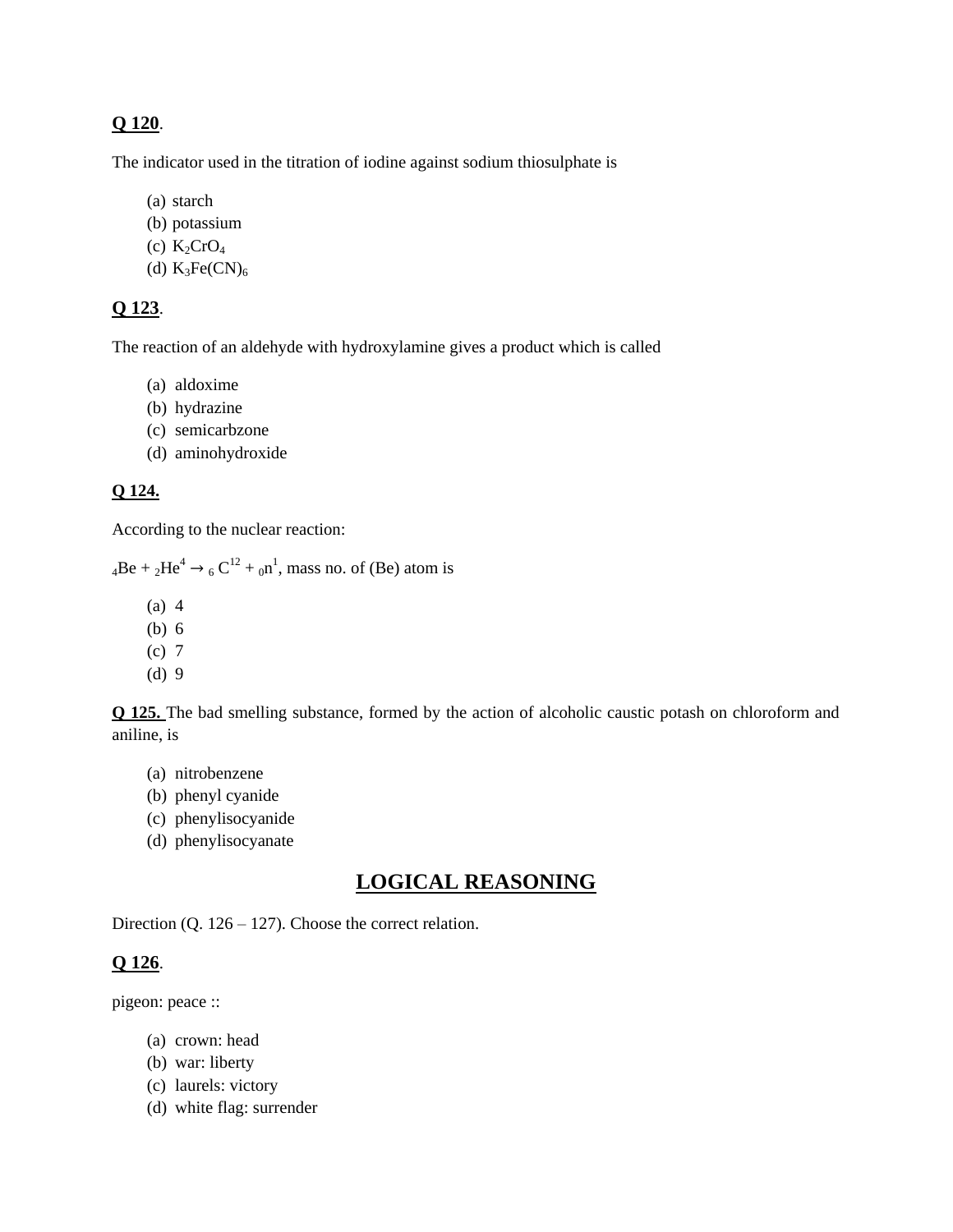## **Q 127**.

tall: dwarf :: genius:

- (a) shot
- (b) long
- (c) idiot
- (d) intelligence

Direction (Q. 128 – 129). Solve the following problems.

#### **Q 128**.

The number which will come next in the series 2,6,12,20,............, is

- (a) 30
- (b) 32
- (c) 38
- (d) 40

#### **Q 129**.

 $0, \ldots, 8, 27, 64, 125$ 

- (a) 1
- (b) 2
- (c) 3
- (d) 4

#### **Q 130**.

Which one set of letters when sequentially placed in the gaps of the given letter series shall complete it? bab\_b\_b\_ \_abb

- (a) abba
- (b) bbba
- (c) abab
- (d) babb

## **Q 131**.

From the given alternatives, the word which cannot be formed from the letters used in the word SUPERIMPOSABLE is

- (a) POSSIBLE (b) REPOSURE
- (c) SPIRE
- (d) REPTILE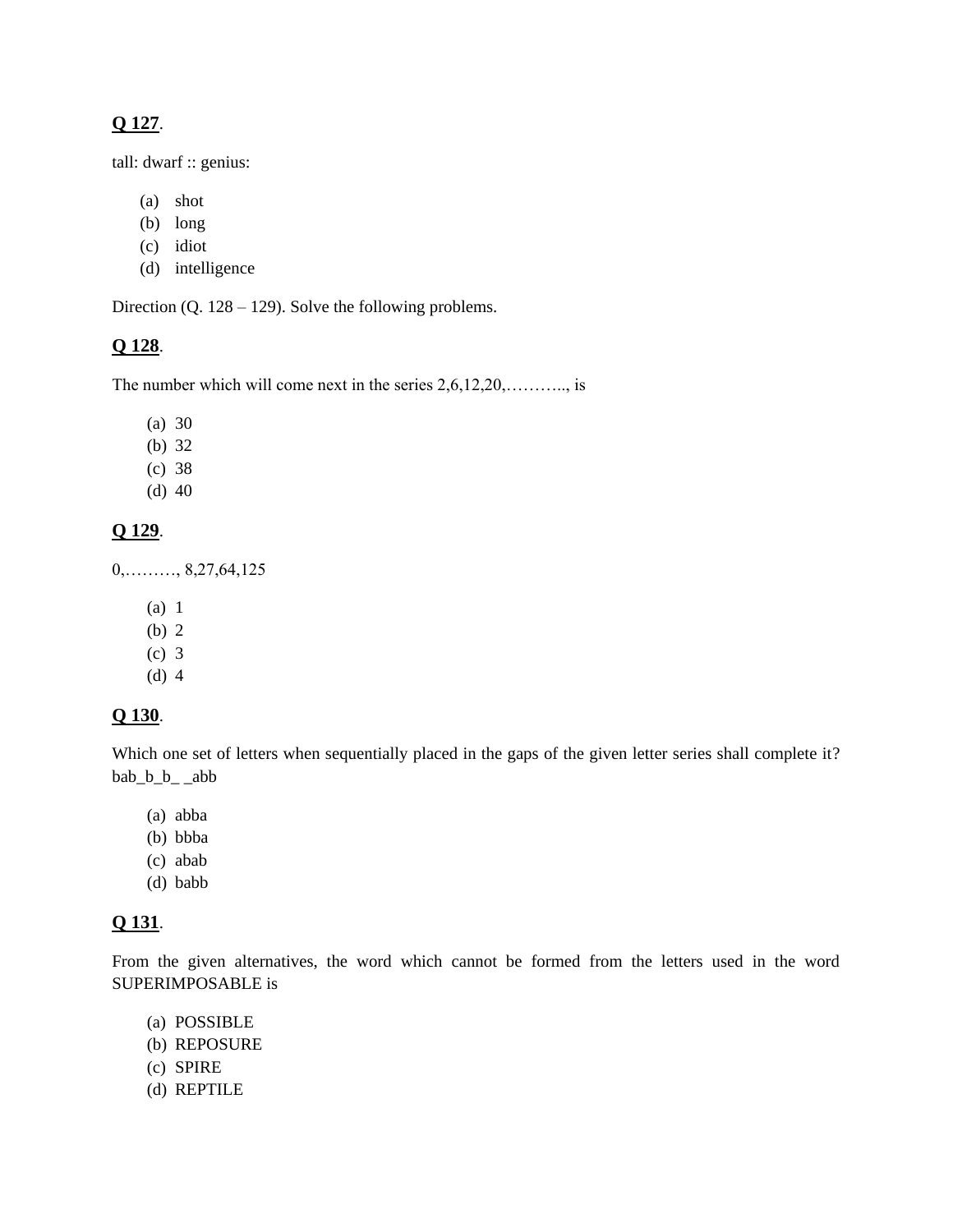#### **Q 132**.

If the code of STEADY is 931785 and that of ENTRY is 12345, then what will be the code of SEDATE?

- (a) 814195
- (b) 954185
- (c) 614781
- (d) 918731

#### **Q 133**.

 $\sqrt{4/3}$  -  $\sqrt{3/4}$  =

- (a) 0 (b) 1
- (c) 1/2√3
- (d) 5√3/7

## **Q 134**.

If  $5 + 2\sqrt{3}/7 + 4\sqrt{3} = a + b \sqrt{3}$ , then the values of a and b are

(a)  $a = 11$ ,  $b = 11$ (b)  $a = 11$ ,  $b = 6$ (c)  $a = 11$ ,  $b = -6$ (d)  $a = -11$ ,  $b = -6$ 

# **Q 135**.

If the sum of three consecutive odd numbers is 57, then the middle number is

(a) 17

- (b) 19
- (c) 21
- (d) 23

# **ENGLISH**

Directions (Q. 136 – 138). Choose the correct word to complete the sentences from the given choices.

#### **Q 136**.

There is no rose………….has a thorn.

- (a) which
- (b) but
- (c) whom
- (d) as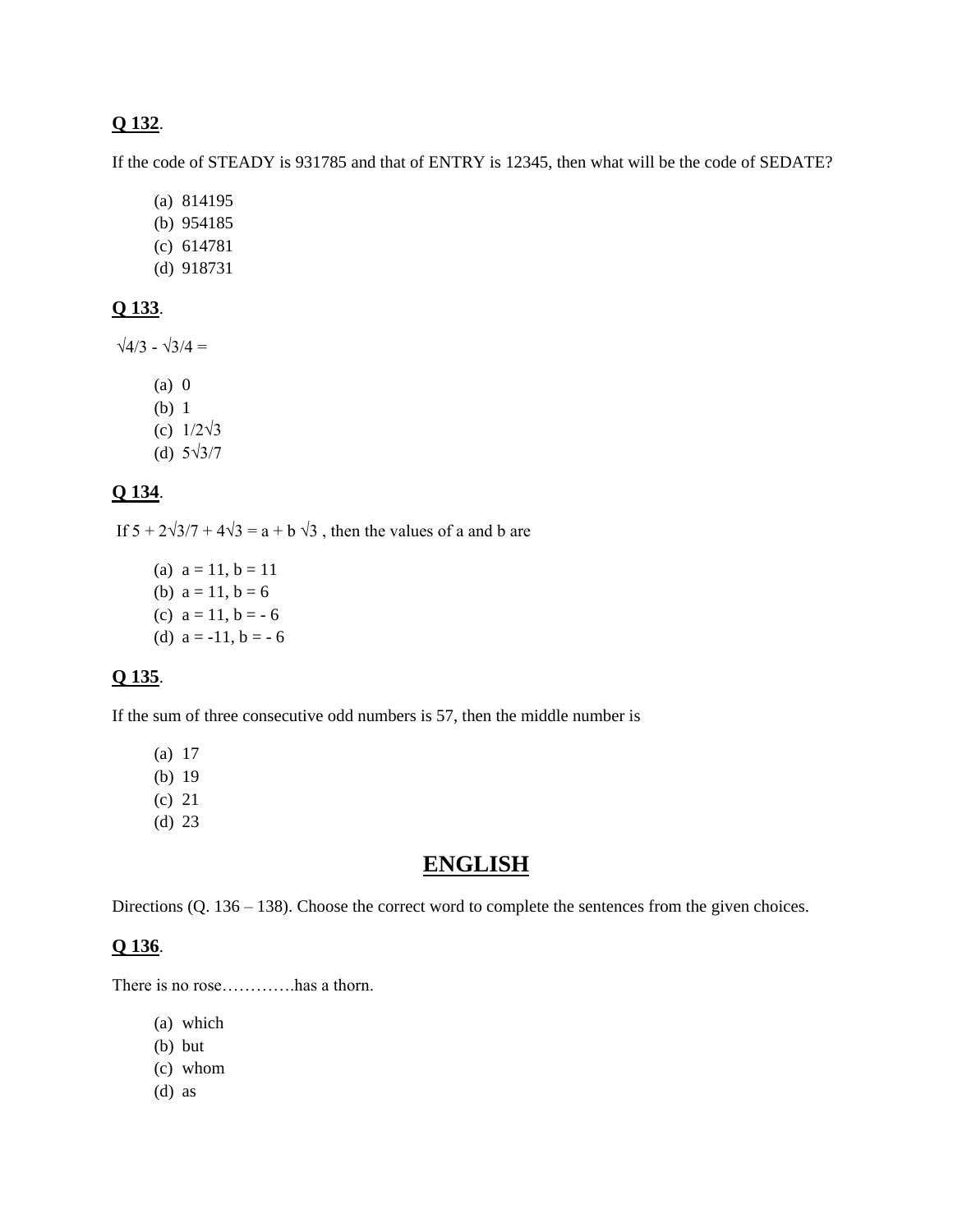## **Q 137**

. …………….are your pencils.

(a) this

- (b) their
- (c) those
- (d) that

## **Q 138**

. …………is doubtful whether he will come.

(a) it

- (b) that
- (c) their
- (d) its

Directions (Q. 139 – 141). In each of the following questions, out of the given alternatives, choose the synonym of the given word.

#### **Q 139**.

Economic

- (a) save
- (b) reduce
- (c) minimize
- (d) accumulate

## **Q 140**.

Ascend

- (a) leap
- (b) grow
- (c) deviate
- (d) mount

## **Q 141**.

Stupid

- (a) silly
- (b) insane
- (c) disobedient
- (d) incapable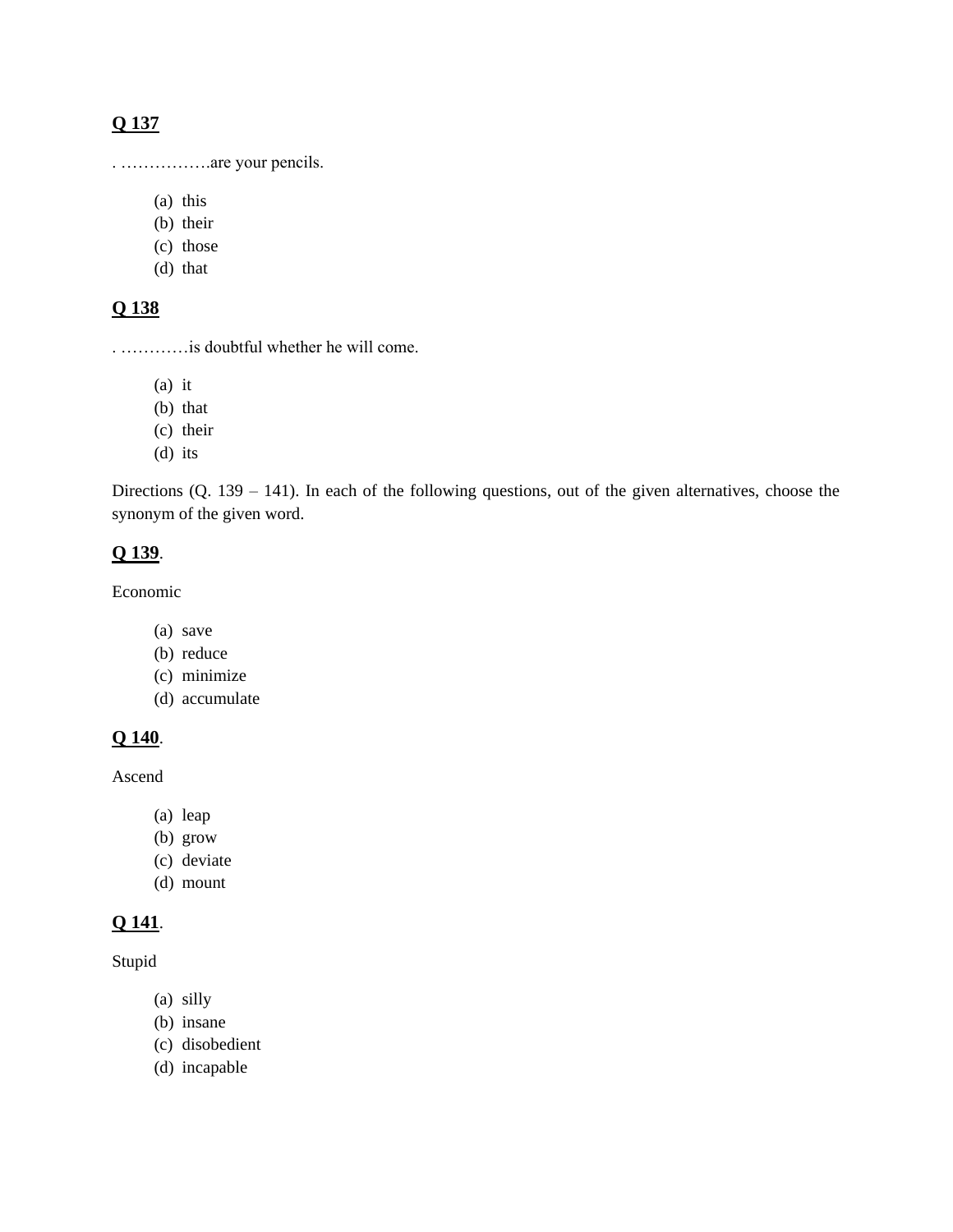Directions (Q. 142 – 144). In each of the following questions, out of the given alternatives, choose the antonym of the given word.

#### **Q 142**.

Accuracy

- (a) faulty
- (b) true
- (c) correct
- (d) right

# **Q 143**.

Amnesty

- (a) reward
- (b) gift
- (c) crowd
- (d) punishment

# **Q 144**.

Density

- (a) thinness
- (b) thickness
- (c) toughness
- (d) kindness

Directions (Q. 145 -147). In each of the following questions, fill in the blanks with the correct word from the given options.

## **Q 145**.

He………..to office daily.

- (a) go
- (b) goes
- (c) went
- (d) going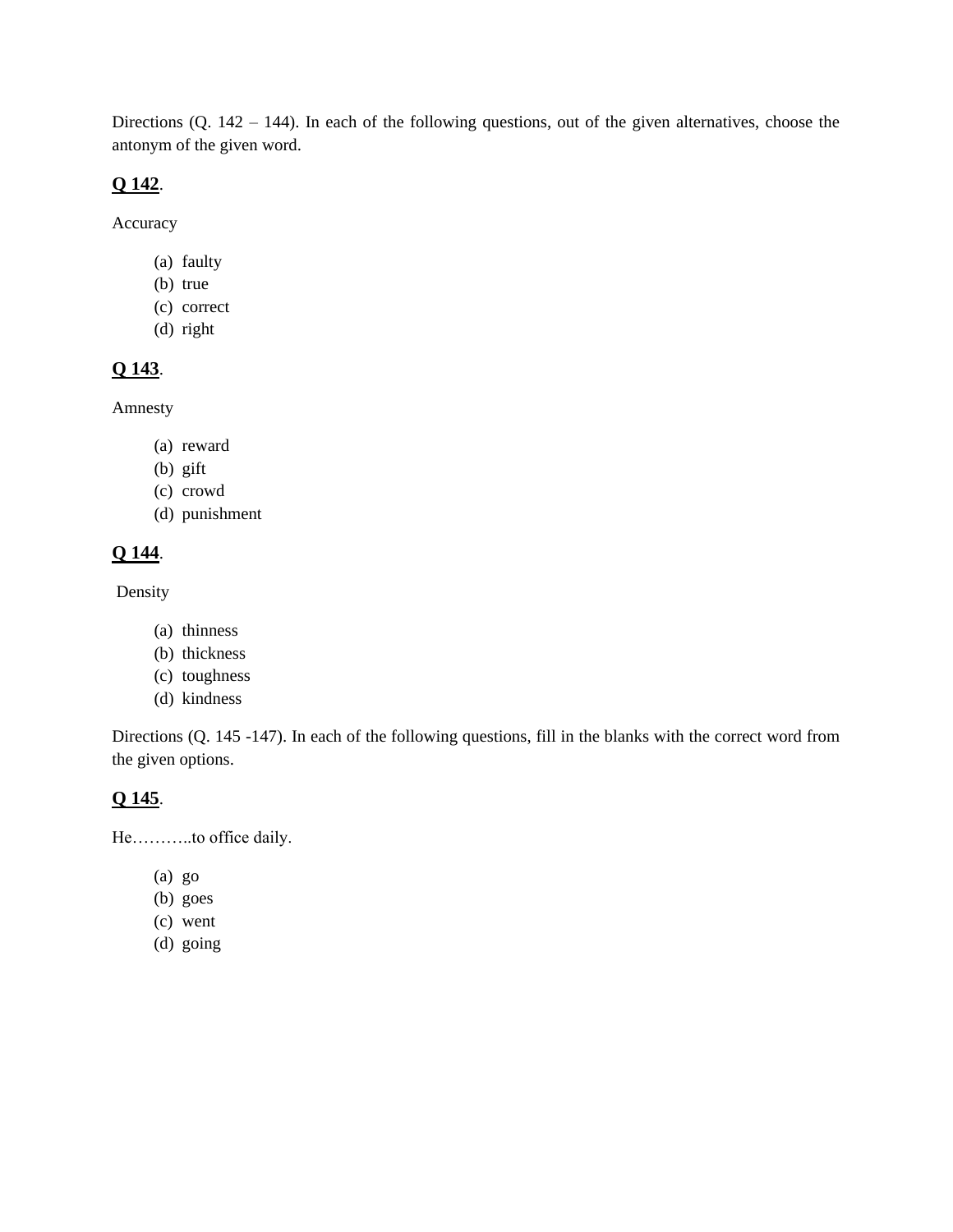#### **Q 146**.

Distribute these sweets…………the poor students of this school.

- (a) between
- (b) among
- (c) by
- (d) from

## **Q 147**.

Although he is lame…………he can walk fast.

- (a) but
- (b) as
- (c) yet
- (d) still

Directions (Q. 148 – 150). Read the following passage carefully and answer the questions given below it.

Though the US prides itself on being a leader in the world community, a recent report shows that it lags far behind other industrialised countries in meeting the needs of its youngest and most vulnerable citizens. The US has a higher infant mortality rate, a higher proportion of low birth weight babies, a smaller proportion of babies immunised against childhood diseases and a much higher rate of adolescent pregnancies. These findings, described as a 'quiet crisis' requiring immediate and far-reaching action, appeared in a report prepared by a task force of educators, doctors, politicians and business people. According to the report, a fourth of the nation's 12 million infants and toddlers live in poverty. As many as half confront risk factors that could harm their ability to develop intellectually, physically and socially. Child imunisations are too low, more children are born into poverty, more are in substandard care while their parents work and more are being raised by single parents. When taken together, these and other risk factors can lead to educational and health problems that are much harder and more costly to reverse.

The crisis begins in the womb with unplanned parent-hood. Women with unplanned pregnancies 80% of teenage pregnancies and 56% of all pregnancies are unplanned. The problems continue after birth where unplanned pregnancies and unstable partnerships often go hand in hand. Since 1950, the number of single parent families has nearly tripled. More than 25 per cent of all births today are to unmarried mothers. As the number of single-parent families grows and more women enter the work force, infants and toddlers are increasingly in the care of people other than their parents. More disturbingly, recent statistics show that American parents are increasingly neglecting or abusing their children. In only four years from 1987- 1991, the number of children in foster care increased by over 50 per cent. Babies under the age of one are the fastest growing category of children entering foster care. The crisis affects children under the age of three most severely, the report says. Yes, it is this period-from infancy through pre-school years – that sets the stage for a child's future.